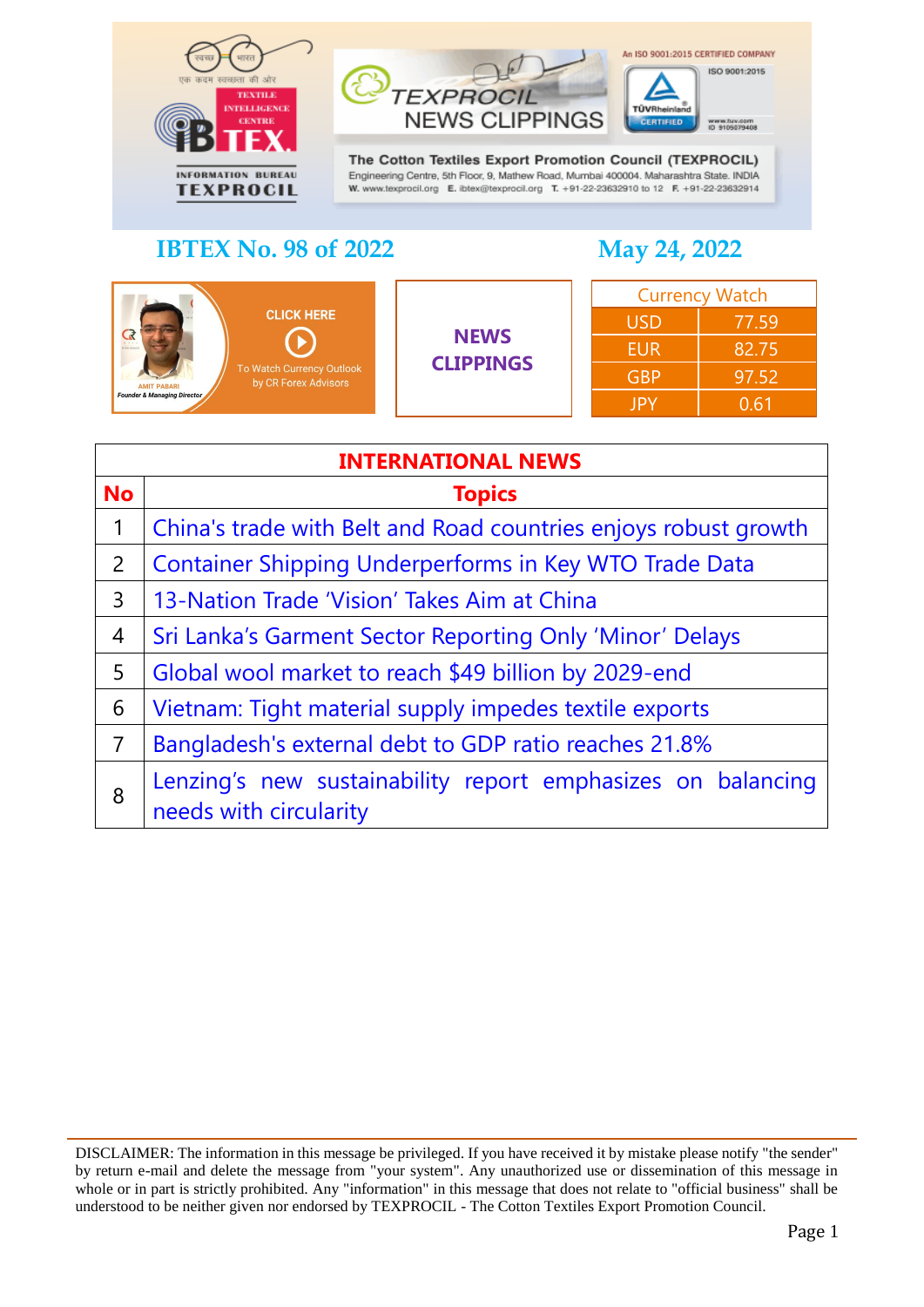| <b>NATIONAL NEWS</b> |                                                                                                                        |  |
|----------------------|------------------------------------------------------------------------------------------------------------------------|--|
| <b>No</b>            | <b>Topics</b>                                                                                                          |  |
| $\mathbf{1}$         | Modi meets Japanese biz leaders, discusses investment avenues<br>in India                                              |  |
| $\overline{2}$       | FM holds discussions with ICAI delegation on fraudulent GST<br>refunds, other issues: CBIC                             |  |
| $\overline{3}$       | Repo rate hike 'no brainer' says RBI's Shaktikanta Das; brace for<br>more hikes in upcoming monetary policy meets      |  |
| $\overline{4}$       | Government to launch PLI 2.0                                                                                           |  |
| 5                    | BL Explainer: Will Supreme Court order disrupt the functioning of<br><b>GST</b> regime?                                |  |
| 6                    | Government must resist demands for banning exports. Real<br>problem that requires addressing is yields Q4 FY22: Report |  |
| $\overline{7}$       | High Wholesale Inflation: MSME Margins Shrinking, Operating<br><b>Cost Rising, Says Report</b>                         |  |
| 8                    | Economic growth may have slowed to 3.5 pc in Q4 FY22: Report                                                           |  |
| 9                    | FDI equity inflows marginally down at \$58.77 bn in 2021-22: DPIIT<br>data                                             |  |
| 10                   | Alleging no support from govt, TN farmers cut ties with cotton                                                         |  |

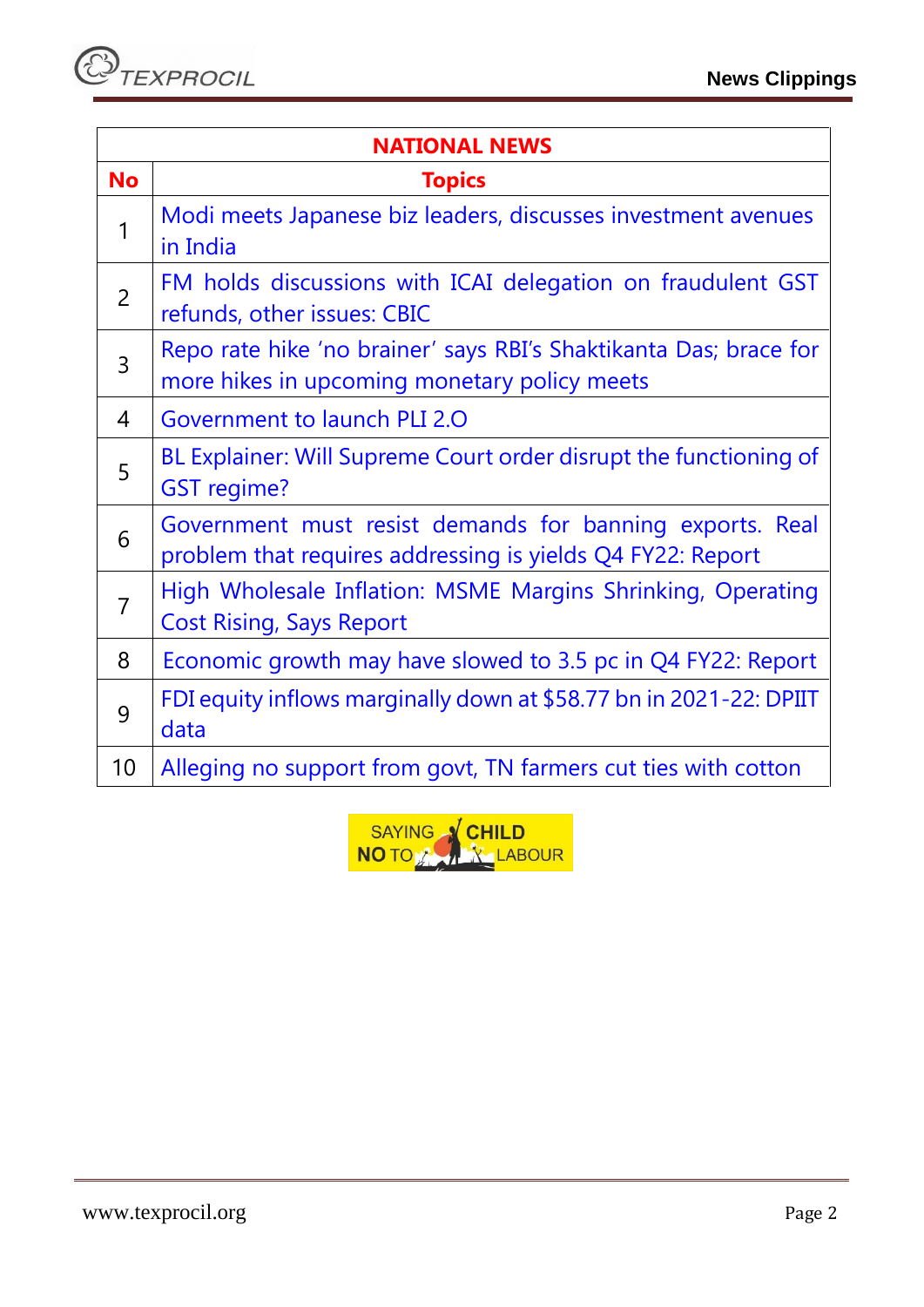# **INTERNATIONAL NEWS**

### <span id="page-2-0"></span>**China's trade with Belt and Road countries enjoys robust growth**

China's economic and trade ties with countries along the Belt and Road have strengthened significantly over the past decade, an official said Friday.

"Despite the protracted COVID-19 pandemic and complicated international situation, the building of the Belt and Road Initiative continues to demonstrate strong resilience and vitality, injecting strong impetus into global openness and cooperation and world economic recovery," Sheng Qiuping, vice minister of commerce, told a press conference.

From 2013 to 2021, the annual trade volume between China and countries along the Belt and Road expanded from 1.04 trillion U.S. dollars to 1.8 trillion dollars, marking an increase of 73 percent, Sheng said.

During this period, China's direct investment in countries along the Belt and Road totaled 161.3 billion dollars, while 32,000 enterprises were established in China by these countries, with a combined investment of 71.2 billion dollars, Sheng added.

China signed new contracts worth about 1.08 trillion dollars with countries along the Belt and Road in the period for engineering projects in transportation, electricity and other areas, he said.

In the first four months of this year, China's imports and exports with countries along the Belt and Road jumped 15.4 percent year on year to 3.97 trillion yuan (about 588 billion dollars), 7.5 percentage points higher than the overall growth of China's foreign trade, said Wang Lingjun, deputy head of the General Administration of Customs.

<span id="page-2-1"></span>Source: ndrc.gov.cn– May 23, 2022

**\*\*\*\*\*\*\*\*\*\*\*\*\*\*\*\*\***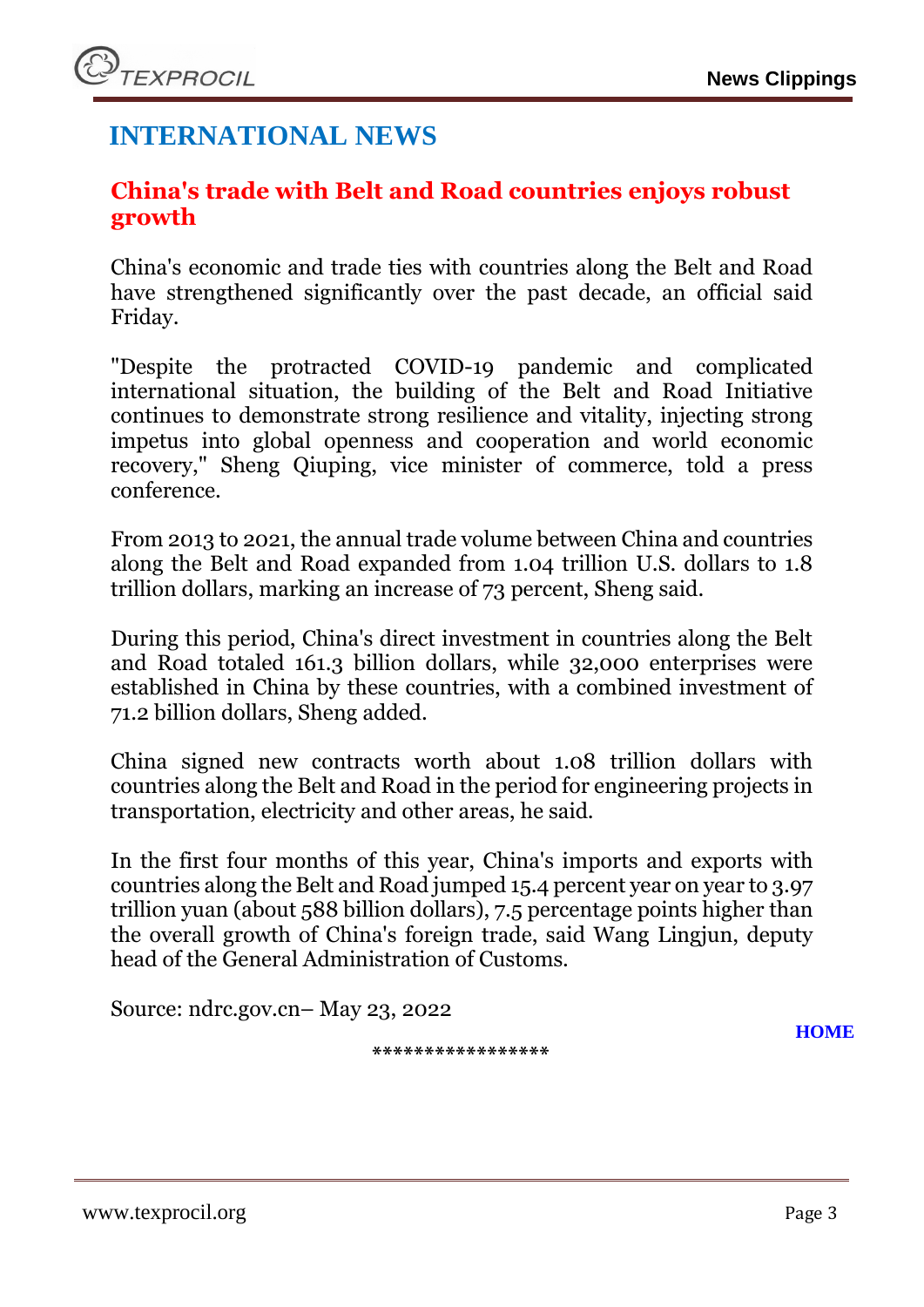## **Container Shipping Underperforms in Key WTO Trade Data**

The [conflict in Ukraine](https://sourcingjournal.com/topics/trade/wto-russia-ukraine-global-trade-recovery-338972/) and recent pandemic-related [lockdowns in China](https://sourcingjournal.com/topics/logistics/port-of-long-beach-mario-cordero-sustainability-rail-geopolitics-china-covid-342756/) appear to be dampening global goods trade in the first half of 2022, according to the latest World Trade Organization [\(WTO\)](https://sourcingjournal.com/tag/wto/) Goods Trade Barometer.

The WTO said Monday that the current reading of 99 remains slightly below the baseline value of 100 for the index, which is a forward-looking composite of real-time indicators, suggesting continued slow growth in merchandise trade. The latest outlook scales back the earlier optimism in the barometer from February, which suggested that trade might have been approaching a turning point.

The anticipated upturn may have been short-circuited by Russia's war in [Ukraine](https://sourcingjournal.com/tag/ukraine/) that began in late February and triggered sharp rises in food and energy prices, which tend to reduce real incomes and lower economic growth. China's imposition of major lockdowns to combat a new outbreak of Covid-19 has further disrupted trade and production, the report said.

The barometer index might have risen above trend if some of the underlying data in the component indices had not turned down in March and April, the WTO suggested, adding that component indices are smoothed to minimize the influence of extreme values, but this may obscure sudden changes in the latest months.

Most of the barometer's component indices are close to or above their baseline value of 100, notably export orders (101.2), automotive products  $(101.5)$ , air freight  $(99.9)$ , electronic components  $(103.8)$ , and raw materials (99.5). Only [container shipping](https://sourcingjournal.com/tag/container-shipping/) remains firmly below trend at 95. Non-smoothed data for export orders and air freight went from above trend in one period to below trend in the next, hinting at a sharper downturn, the report said.

"If the Ukraine crisis and Chinese lockdowns persist, their impact may be seen more clearly" in the next report, the WTO said. In April, the WTO forecast 3 percent growth in the volume of world merchandise trade in 2022, down from the 4.7 percent growth predicted as of last October.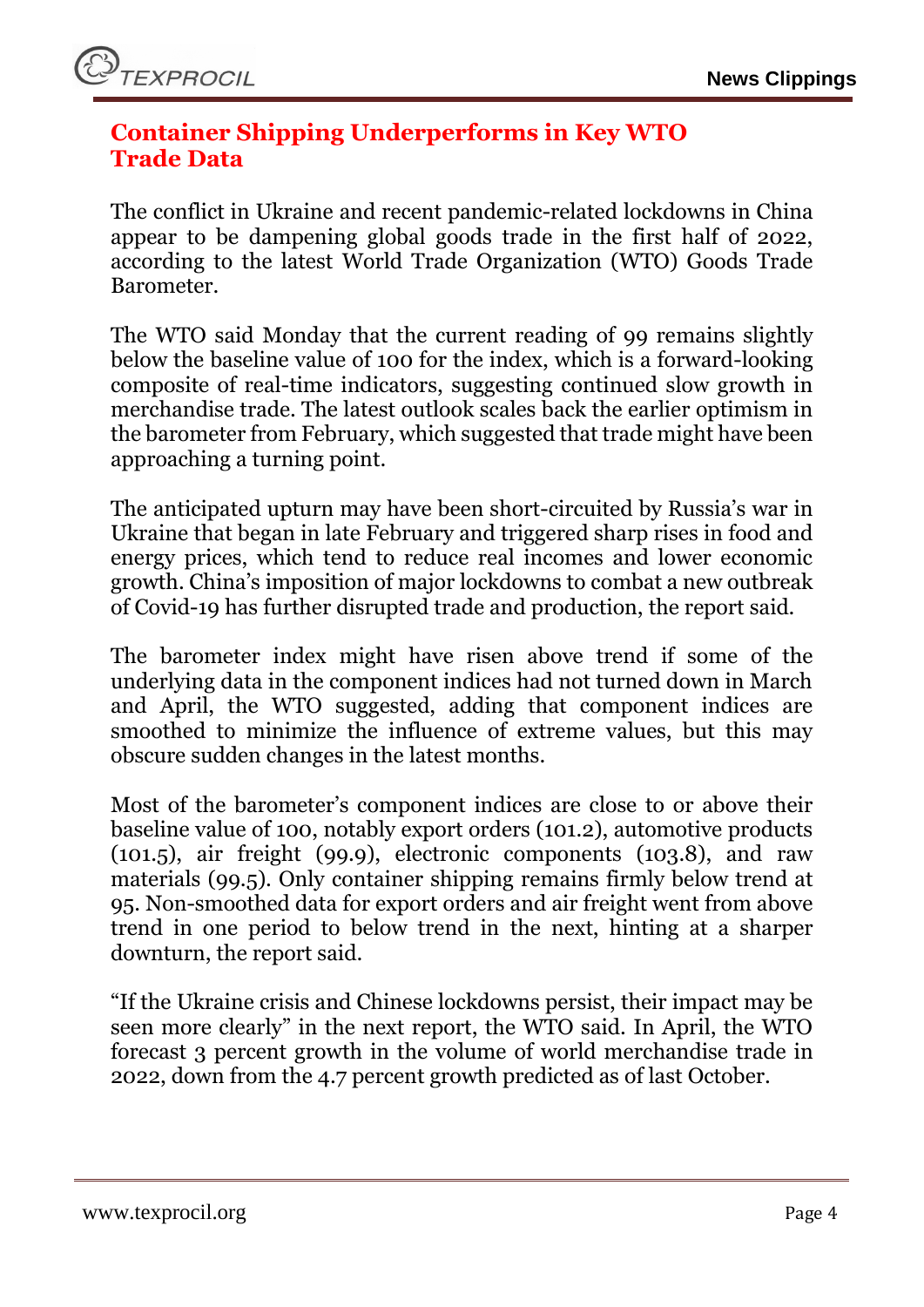"The current barometer reading is broadly consistent with the April projection, but forecasts are less certain at the moment and should be interpreted with care," the report said.

The Goods Trade Barometer is a composite leading indicator providing real-time information on the trajectory of merchandise trade relative to recent trends ahead of conventional trade volume statistics. Readings of 100 indicate growth in line with medium-term trends, while values greater than 100 suggest above-trend growth and values below 100 indicate the reverse.

Source: sourcingjournal.com – May 23, 2022

**\*\*\*\*\*\*\*\*\*\*\*\*\*\*\*\*\***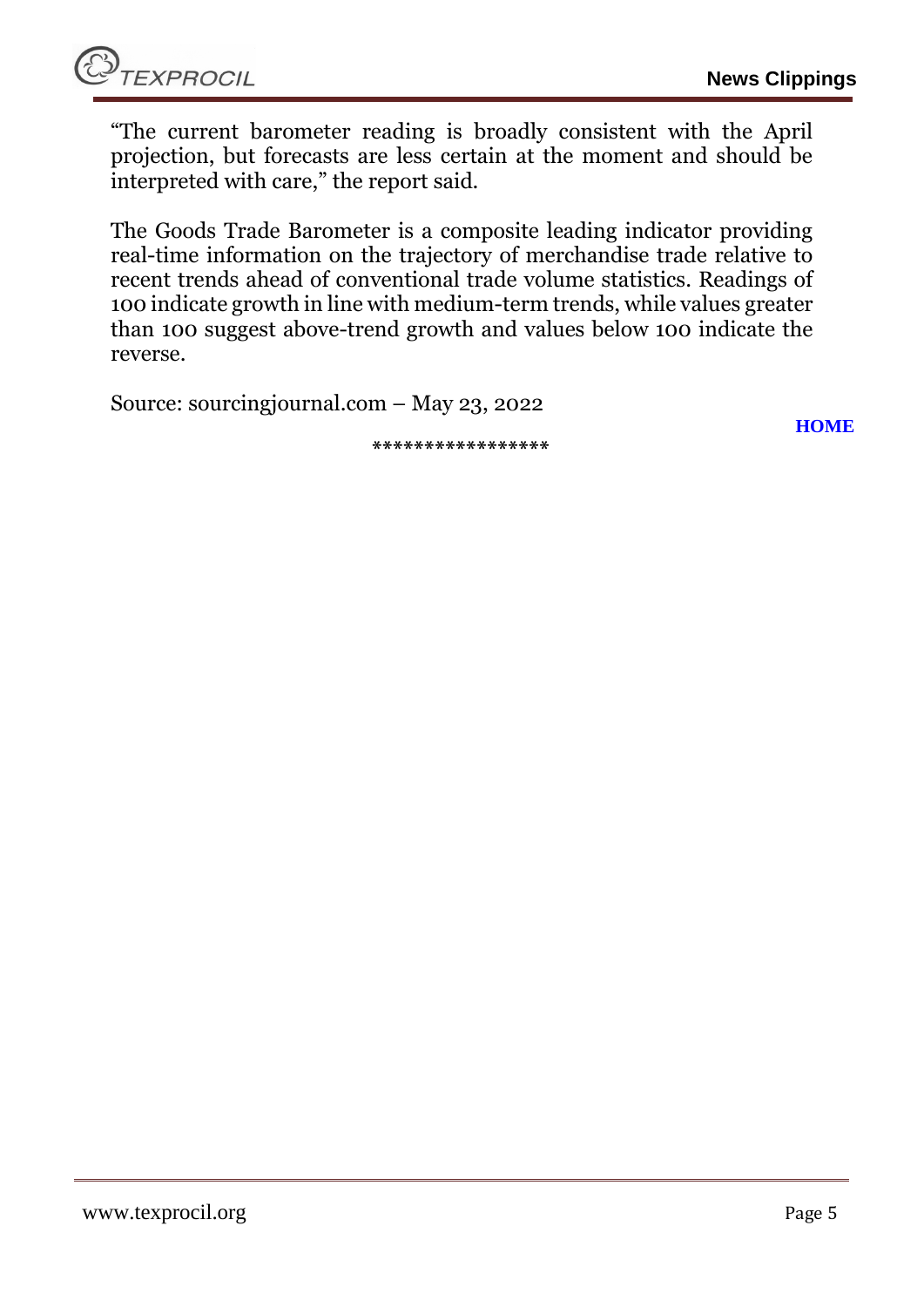## <span id="page-5-0"></span>**13-Nation Trade 'Vision' Takes Aim at China**

The United States and a dozen other nations launched the [Indo-Pacific](https://sourcingjournal.com/topics/trade/2021-year-in-trade-china-tariffs-biden-policies-ustr-flexport-agoa-asia-rcep-317573/) Economic Framework for Prosperity (IPEF) on Monday in Japan.

"The future of the 21st century economy is going to be largely written in the Indo-Pacific–in our region," [President Biden](https://sourcingjournal.com/topics/logistics/retailers-white-house-supply-chain-biden-rila-315699/) said.

In addition to the U.S., the initial countries joining in–Australia, Brunei, India, Indonesia, Japan, South Korea, Malaysia, New Zealand, the Philippines, Singapore, Thailand and Vietnam–cover half of the world population and more than 60 percent of the global gross domestic product (GDP), Biden said.

"And the nations represented here today, and those who will join this framework in the future, are signing up to work toward an economic vision that will deliver for all peoples, the vision for an Indo-Pacific that is free and open, connected and prosperous, and secure, as well as resilient, where our economic growth is sustainable and is inclusive," he added.

The White House said IPEF will enable the U.S. and its allies "to decide on rules of the road that ensure American workers, small businesses and ranchers can compete in the Indo-Pacific." IPEF will also help fight [inflation](https://sourcingjournal.com/market-data/apparel-data/retail-apparel-prices-inflation-fed-adobe-biden-april-2022-344152/) by lowering costs through making supply chains more resilient in the long term, protecting against costly disruptions that lead to higher prices for consumers.

U.S. foreign direct investment in the region totaled more than \$969 billion in 2020 and has nearly doubled in the last decade, according to a White House fact sheet. Trade with the Indo-Pacific supports more than 3 million American jobs.

"We're writing the new rules for the 21st century economy that are going to help all of our countries' economies grow faster and fairer," Biden said at the launch event in Tokyo. "We'll do that by taking on some of the most acute challenges that drag down growth and by maximizing the potential of our strongest growth engines."

The framework will focus on four key pillars to establish high-standard commitments that will deepen America's economic engagement in the region. On trade, the U.S. will engage comprehensively with partners on a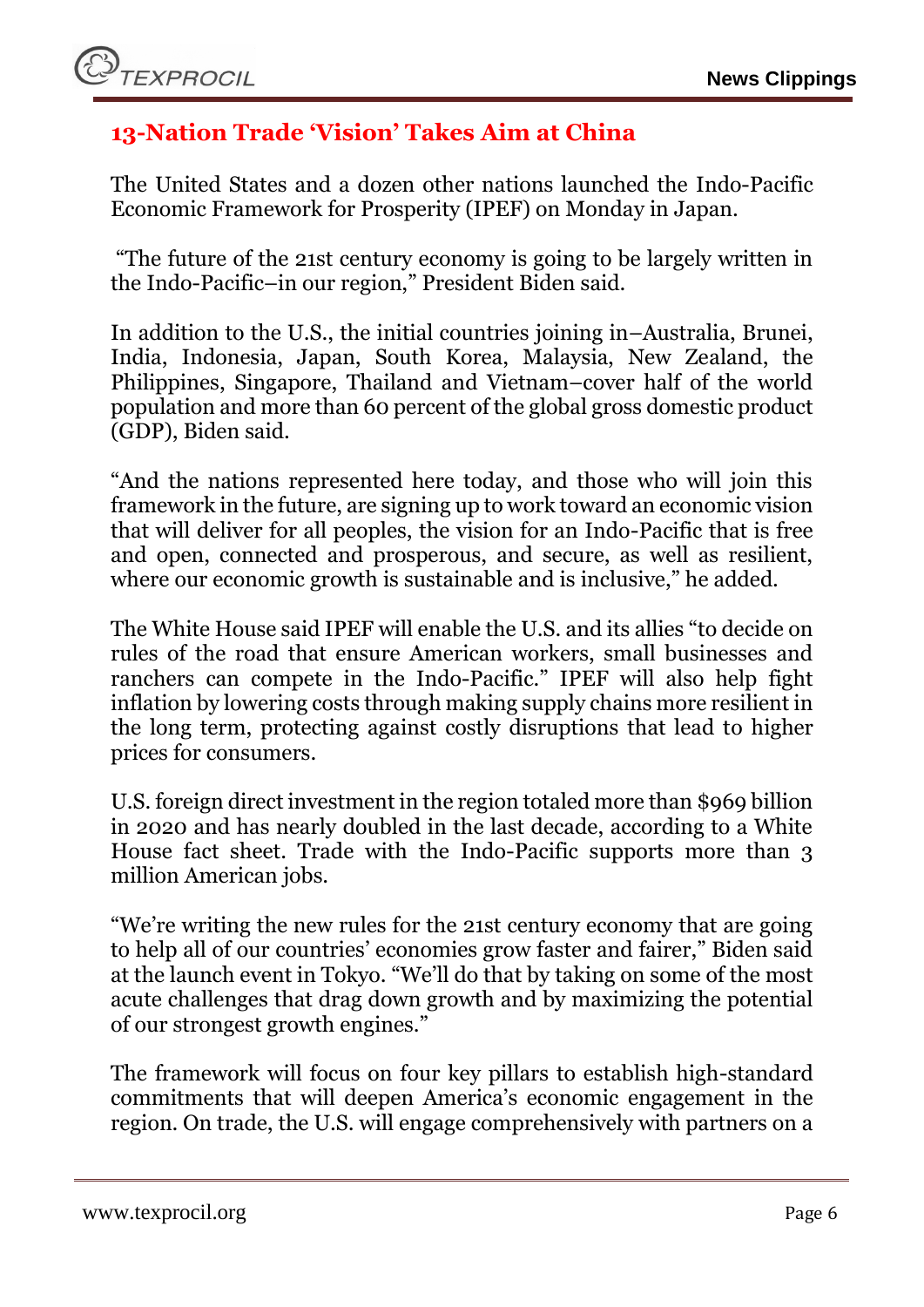wide range of issues, including high-standard rules in the digital economy, such as cross-border data flows and data localization. The U.S. will also seek strong labor and environment standards and corporate accountability provisions "that promote a race to the top for workers through trade."

"We will seek first-of-their-kind supply chain commitments that better anticipate and prevent disruptions in supply chains to create a more resilient economy and guard against price spikes that increase costs for American families," the White House said. "We intend to do this by establishing an early warning system, mapping critical mineral supply chains, improving traceability in key sectors and coordinating on diversification efforts."

The U.S. will seek "first-of-their-kind commitments on clean energy, decarbonization and infrastructure that promote good-paying jobs." as well as concrete, high-ambition targets that will accelerate efforts to tackle the climate crisis, including in the areas of renewable energy, carbon removal, energy efficiency standards and new measures to combat methane emissions."

The Regional Comprehensive Economic Partnership [\(RCEP\)](https://sourcingjournal.com/tag/rcep/) that includes 15 East Asian and Pacific nations, including China but not the U.S., went into force on Jan. 1, creating the world's largest trading bloc by economic size, according to United Nations Conference on Trade and Development [\(UNCTAD\)](https://sourcingjournal.com/tag/unctad/) study.

"The economic size of the emerging bloc and its trade dynamism will make it a center of gravity for global trade," the report said.

Under the RCEP framework, trade liberalization will be achieved through gradual tariff reductions. While many [tariffs](https://sourcingjournal.com/tag/tariffs/) are abolished immediately, others will be gradually reduced during a 20-year period.

The tariffs that remain in force will be mainly limited to specific products in strategic sectors, such as agriculture and the automotive industry, in which many of the RCEP members have opted out from trade liberalization commitments. Trade between the bloc's 15 economies was already worth about \$2.3 trillion in 2019 and UNCTAD's analysis shows the agreement's tariff concessions could further boost exports within the newly formed alliance nearly 2 percent or approximately \$42 billion.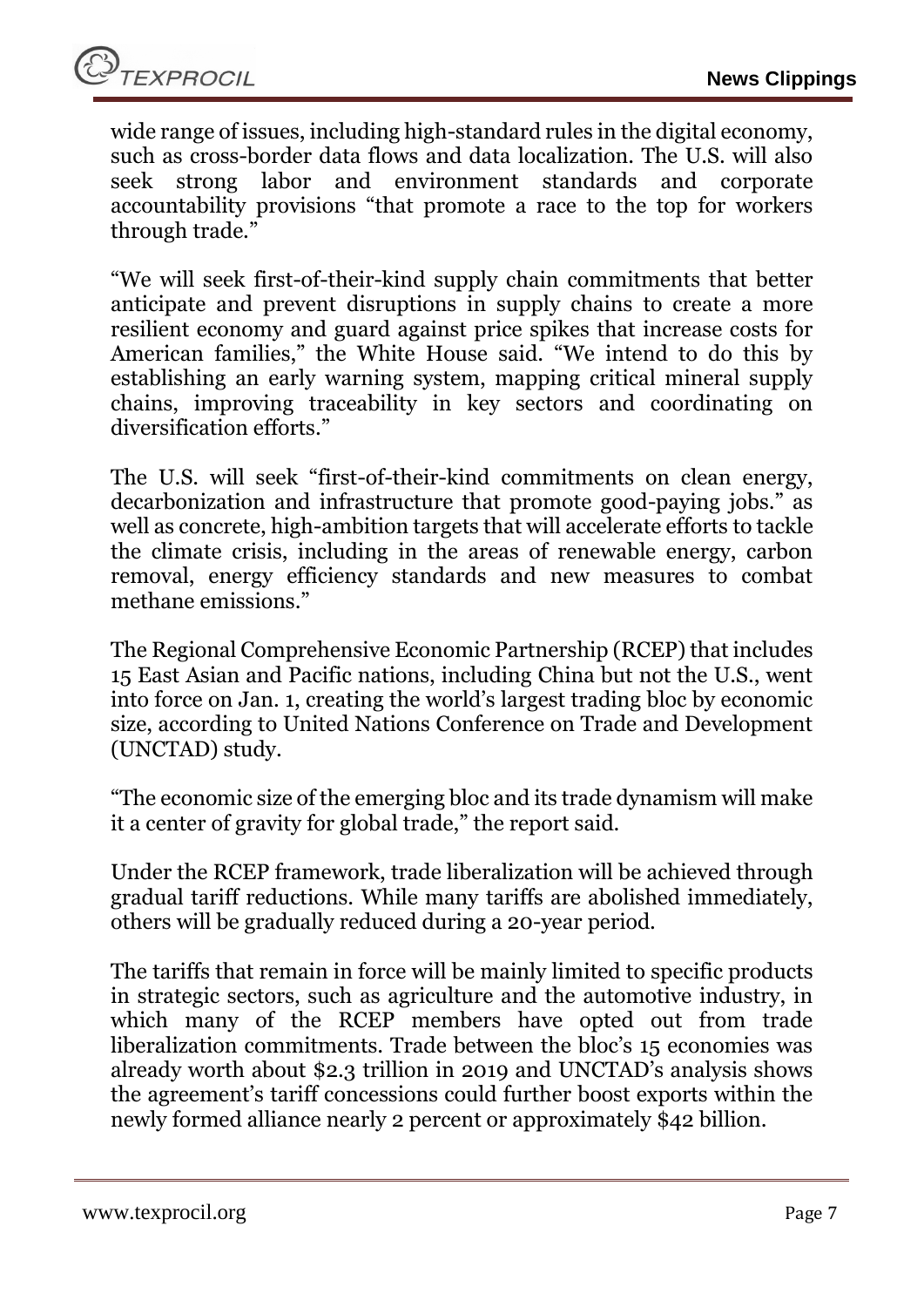While Biden did not comment on whether IPEF was meant to counter RCEP, he said, "The United States is deeply invested in the Indo-Pacific."

"We're committed for the long haul, ready to champion our vision for a positive future for the region together with friends and partners," Biden added. "It's a priority in our agenda and we're going to keep working to make progress with all of you every day so that we can deliver real, concrete benefits for all our people. That's how I believe we will win the competition of the 21st century together."

Source: sourcingjournal.com – May 23, 2022

**[HOME](#page-0-0)**

**\*\*\*\*\*\*\*\*\*\*\*\*\*\*\*\*\***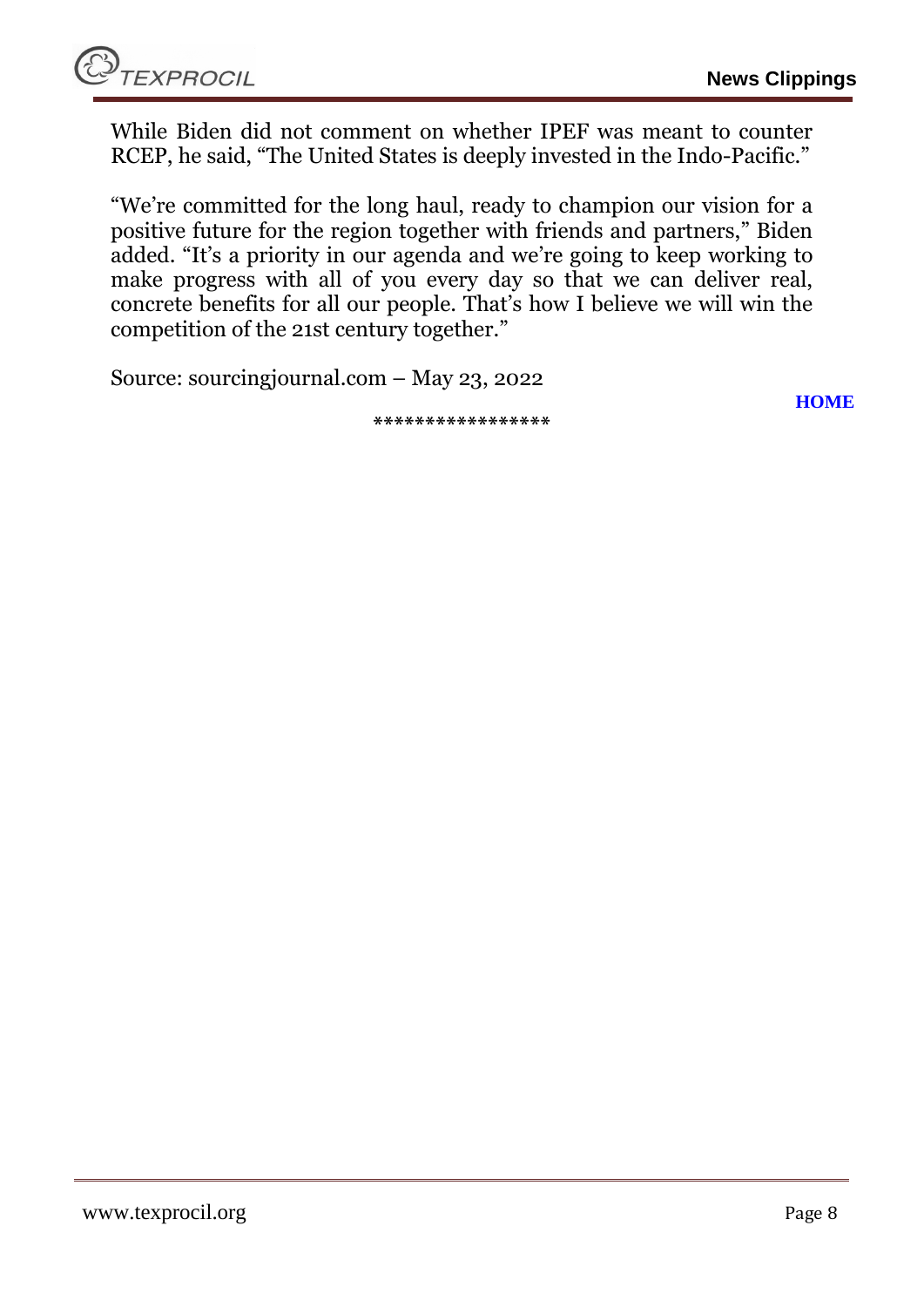## <span id="page-8-0"></span>**Sri Lanka's Garment Sector Reporting Only 'Minor' Delays**

[Sri Lanka](https://sourcingjournal.com/tag/sri-lanka/)'s apex apparel-industry group expressed cautious optimism about garment operations in the beleaguered South Asian nation, which is facing its [worst economic crisis](https://sourcingjournal.com/topics/sourcing/sri-lanka-crisis-bangladesh-joint-apparel-association-forum-brandix-344735/) in decades.

In its latest advisory, the [Joint Apparel Association Forum](https://sourcingjournal.com/tag/joint-apparel-association-forum/) (JAAF) said that the process of political stabilization has begun with the appointment of new cabinet members in critical roles, including foreign affairs and power and energy. At the same time, Ranil Wickremesinghe, the returning prime minister, has convened a special committee to tackle shortages of essential goods such as fuel and medicine.

Wickremesinghe "faces some big challenges, but is well served by his experience in already having held the position," JAAF said. Sri Lanka's main opposition party, SLB, has also extended conditional support to the interim all-party government's economic recovery efforts, even though it has rejected any ministerial portfolios.

Protestors, however, are continuing to take to the streets to demand the resignation of President Gotabaya Rajapaksa, whom they blame for the dismal state of affairs. Despite continued public pressure, ministers rejected a no-confidence vote by a 119-to-68 margin on Tuesday. The cabinet also remains short-staffed. "The appointment of the rest of the cabinet ministers is likely to take a back seat, as the government attends to the challenge of urgently acquiring the necessary foreign exchange reserves to pay for essential goods," JAAF said.

Still, while minor delays were experienced with last week's curfew, bulk deliveries of diesel to apparel manufacturers, which are among a prioritized list of services to receive fuel from specific stations, have recommenced, the organization said. Port operations, including at the port of Colombo, are also progressing smoothly with no loading or unloading delays. Workers are continuing to report for duty, with the police and army providing extra security in the Free Trade Zones to ensure they're able to travel to and from their factories safely, JAAF noted.

To address the economic emergency, the ministry of finance has unveiled a threefold "way forward" strategy that includes reducing the fiscal deficit to an optimal level, engaging bilateral and multilateral lenders to secure bridge financing and mobilizing other domestic resources to minimize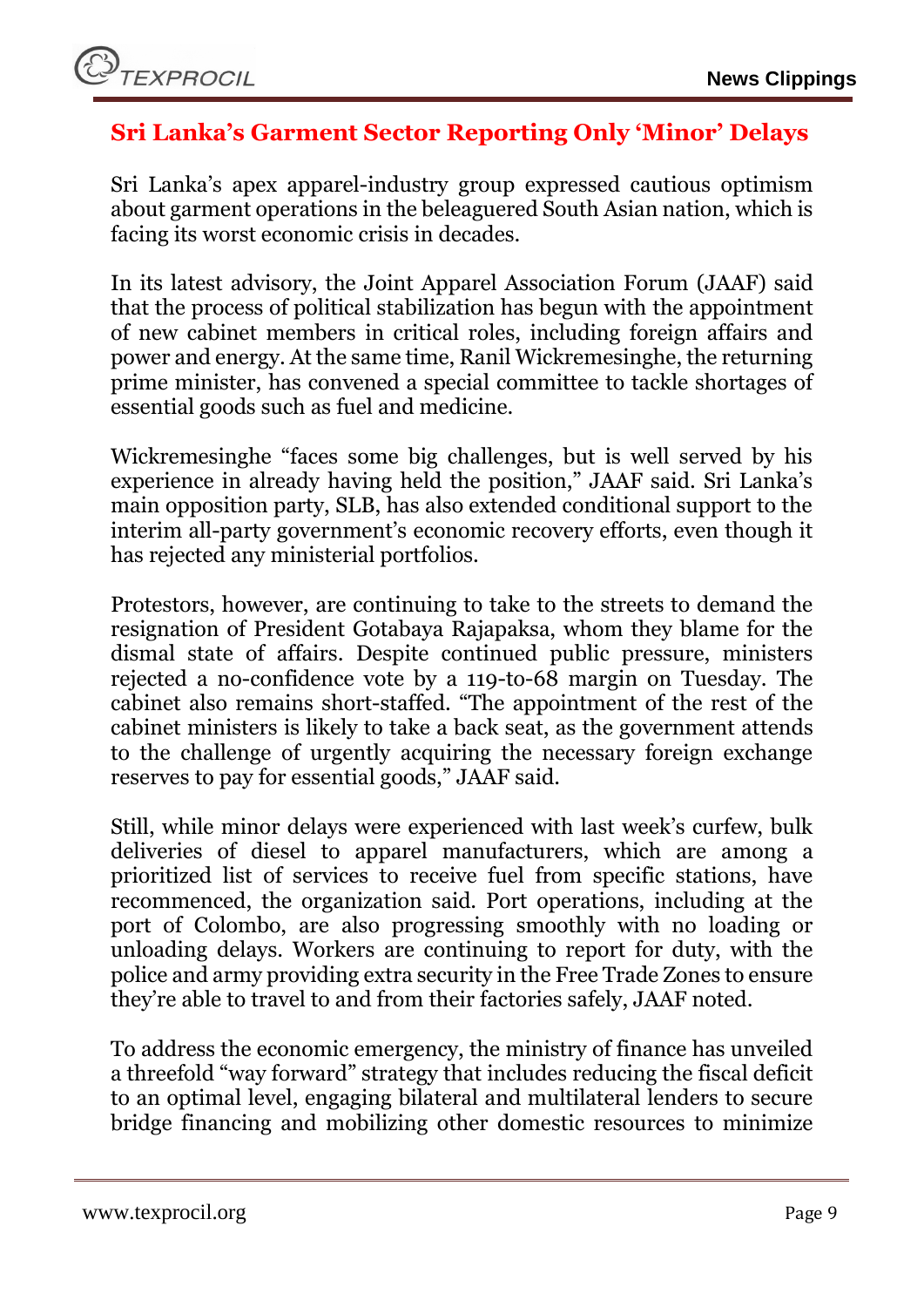central bank financing. Sri Lanka has also received \$160 million from the World Bank, which it is considering tapping to pay for fuel shipments.

Meanwhile, Sri Lanka's trade unions, which have repeatedly demanded that the president step down, say that urgent measures, coupled with international support, are necessary to provide "vital social protection, rescue the economy and enable the country to reach its real potential."

"The crisis in Sri Lanka has its roots in bad governance, with many hugely expensive white-elephant projects adding to an already high debt burden, and leading to a collapse in foreign currency reserves," Sharan Burrow, secretary-general of the International Trade Union Confederation [\(ITUC\)](https://sourcingjournal.com/tag/ituc/), said Thursday. "As a result, people are going hungry and the economy has been severely degraded."

The unions have drafted a roadmap, emphasizing the need to increase the minimum wage, secure adequate supplies of essential consumer items such as medicines, create measures to ensure the generation of adequate foreign currency reserves and promote the transparency and public accountability of the interim government.

"The ITUC calls on the International Monetary Fund, which is discussing a package of support with Sri Lanka, to depart from failed policies of the past and include measures that support the real economy, that are compliant with [International Labour Organization] standards and that deliver social protection for all," Burrow said. "The IMF needs to consult with the trade unions and engage with the ILO and other multilateral agencies to provide support that is sustainable and favorable to economic growth."

Other countries are "at risk of a similar plight" to Sri Lanka due to Vladimir Putin's [war on Ukraine](https://sourcingjournal.com/topics/sourcing/supply-chain-shifts-asian-trade-covid-lockdown-russia-ukraine-341455/), which has created "huge gaps in the supply of grains, energy and fertilizers on top of existing inflationary pressures in the world economy," she warned. "The international community, and in particular the international financial institutions, need to learn from the mistakes they have made in the past and deliver support that helps people through the real economy."

Source: sourcingjournal.com – May 23, 2022

**\*\*\*\*\*\*\*\*\*\*\*\*\*\*\*\*\***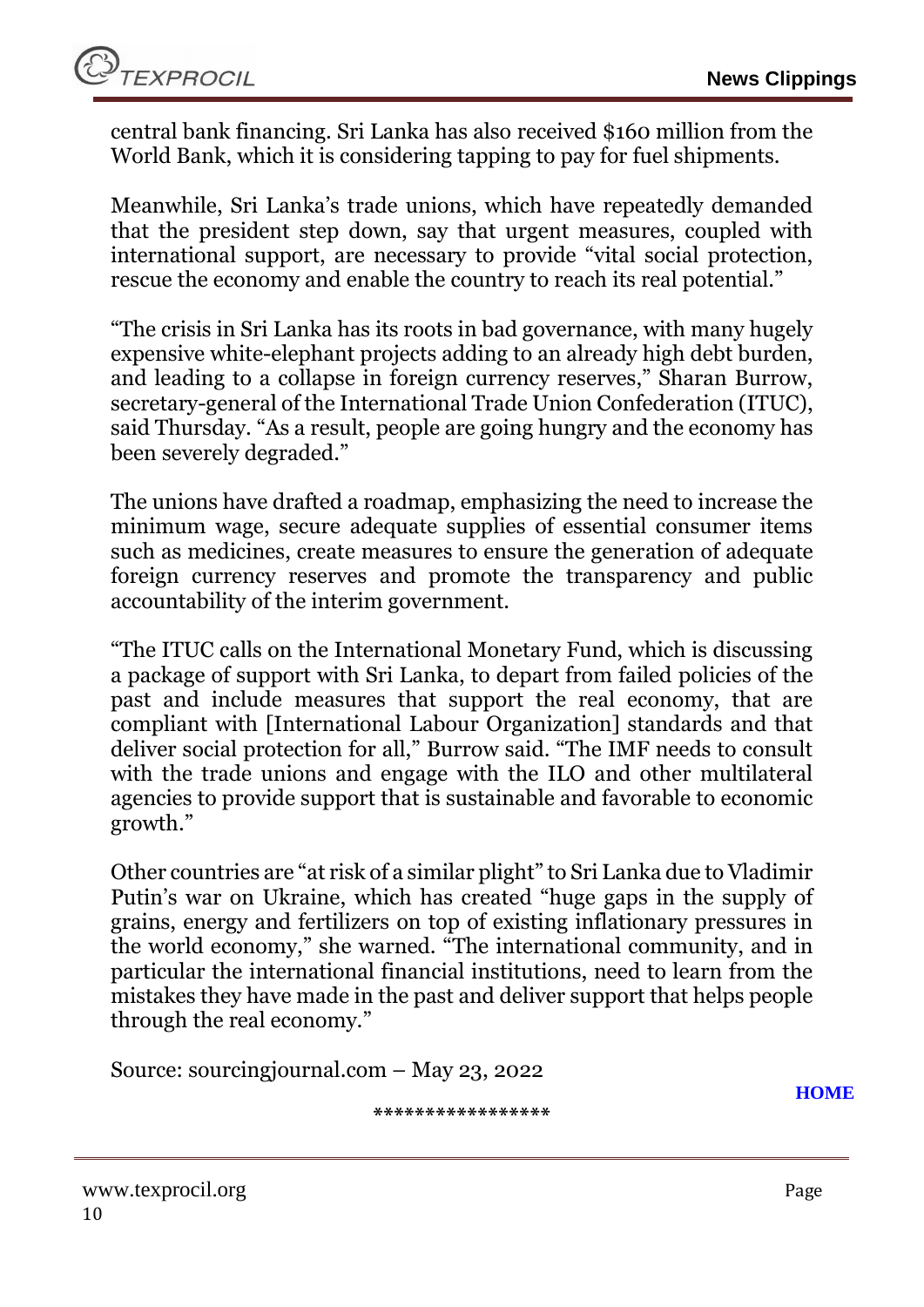

## <span id="page-10-0"></span>**Global wool market to reach \$49 billion by 2029-end**

Currently worth \$33.8 billion, the global wool market is projected to grow to \$49 billion by 2029-end. As per a Persistent Market Research report, the wool market is expected to grow at 3 per cent CAGR from 2019-2029. This significant growth in the global wool market can be attributed to several factors including the increasing disposable income of consumers across various geographies, which has significantly boosted the spending capacity of consumers on apparels and interior textiles.

China is one of the prominent regions in terms of the growth of the textile industry. A prominent share of the global wool market volume is consumed from the textile producers located in China. The wool consumption is comparable in all the end uses of wool, which include the production of apparels, interior textiles, and floorings.

Furthermore, other favorable conditions, such as economical textile production, the availability of raw material, and significant growth of the manufacturing sector in China, are expected to boost the consumption of wool from textile industries. Thus, East Asia, with a significant contribution from China, is expected to provide attractive opportunities for the growth of the global wool market.

For better quality and optimized apparel production, fine wool is significantly preferred by textile industrialists. This factor has resulted in the prominent consumption of fine wool among the other types of wool. Therefore, fine wool is expected to witness lucrative growth in the global wool market.

In regions such as North America and Europe, consumer awareness about clothing fibers has increased. Consumers are now more concerned about the adoption of apparels made from natural fibers. This factor has significantly increased the sales of textile products made of wool in these regions

Source: fashionatingworld.com– May 23, 2022

**[HOME](#page-0-0)**

**\*\*\*\*\*\*\*\*\*\*\*\*\*\*\*\*\***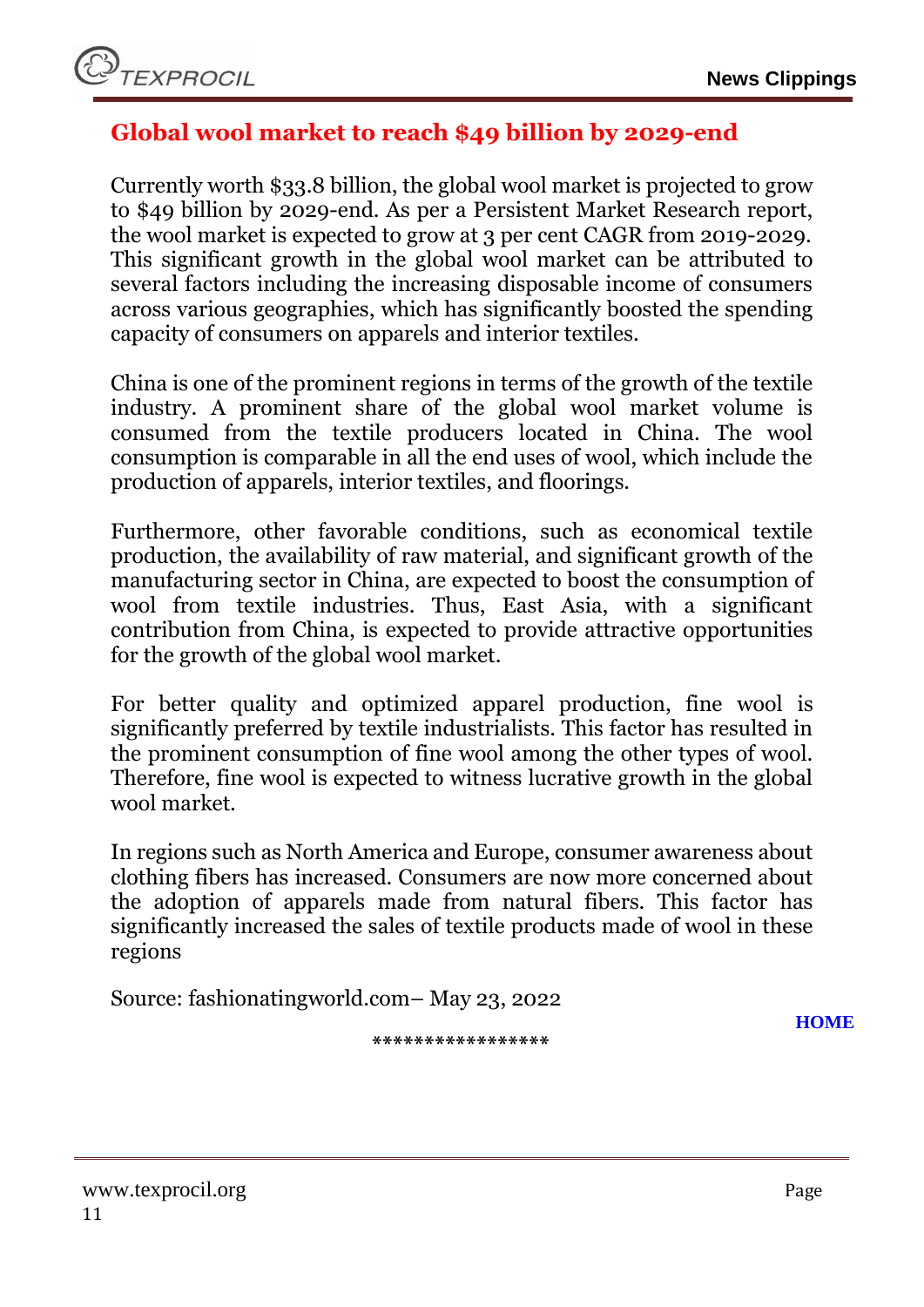## <span id="page-11-0"></span>**Vietnam: Tight material supply impedes textile exports**

Although the demand for Vietnamese textiles is forecast to rise steadily in the short term, firms are concerned that tight material supply will impede their export plans.

According to the Vietnam Textile and Apparel Association, export prospects for the industry are getting better as major importers have reopened their economies and various free trade agreements have begun to take effect.

Under a likely scenario, Việt Nam's textile export is expected to reach up to US\$43.5 billion in 2022.

However, Garment 10 Corp. is concerned that the Chinese Zero-COVID policy and the Russian military operation in Ukraine will disrupt supply chains, hindering its ability to fulfil new orders.

"The Russian military operations in Ukraine have driven up our input costs. The Chinese Zero-COVID policy will cause material shortages in the short-term, fueling the situation," said Thân Đức Việt, director of Garment 10.

The director said China remained the leading material exporter to Việt Nam, accounting for half of the supply. His corporation has planned to diversify its suppliers in the next 5-10 years to be less dependent on China, but it has to accept the situation and seek support from its partners in the short term.

The situation is even worse for Đáp Cầu Garment JSC., which imports 80 per cent of its material from China at the request of its partners.

Nguyễn Đức Thăng, director of Đáp Cầu Garment, underlined delayed shipments from Shanghai (China) as the main cause for his company's disrupted production. His company has to re-negotiate with its partners to put back delivery.

"For orders that we cannot fulfil on time due to material shortages, we are re-negotiating their delivery terms. The delivery can be moved to later dates but not so far that we may face high payment risks," he said.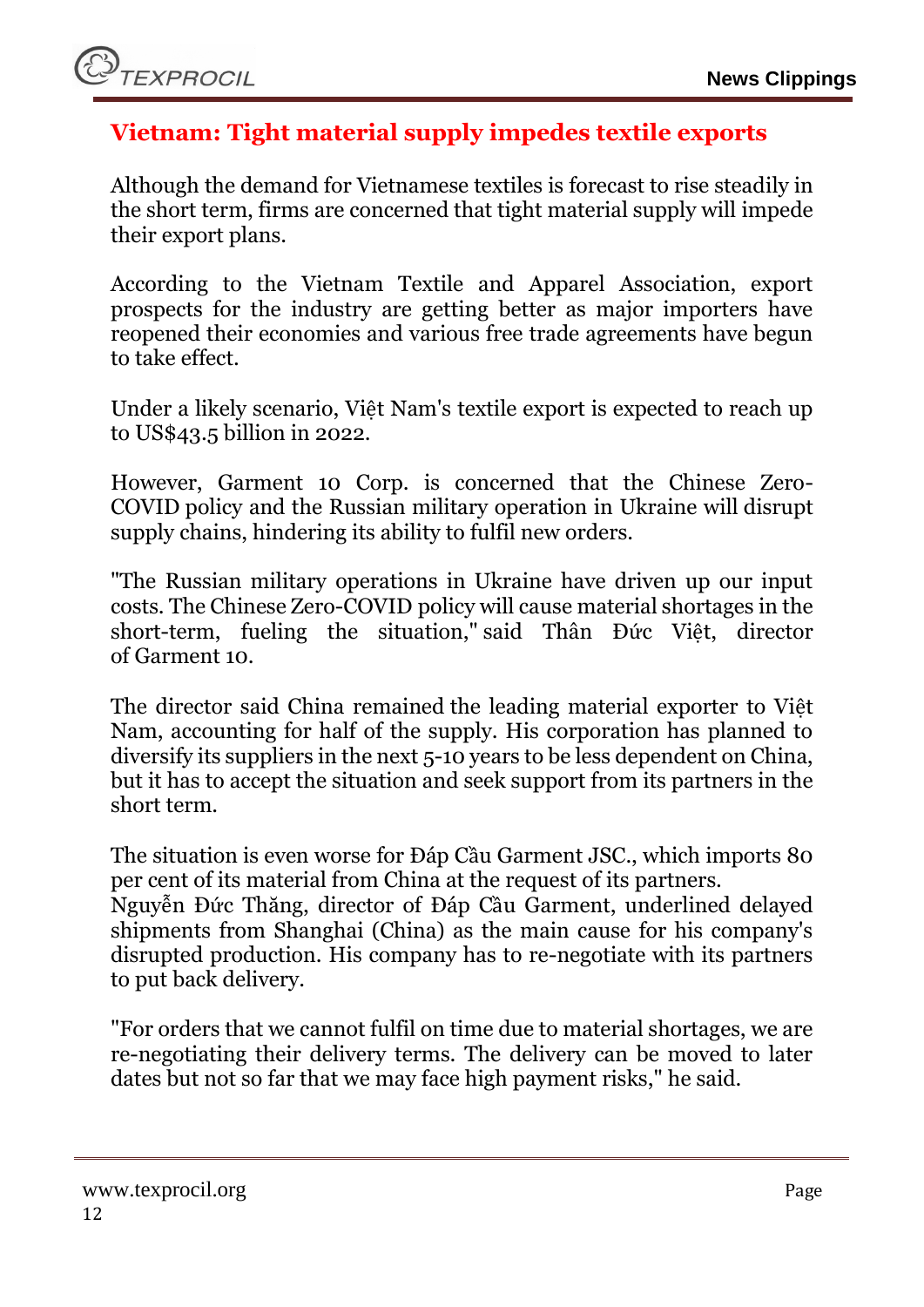Trần Như Tùng, chairman of Thành Công Textile Garment Investment Trading JSC., revealed that this company would seek the substitution of Korean and Thai materials or rely on domestic materials to deal with the shortages.

Some other companies also thought of the same idea, but only deeppocketed ones could make it work due to high costs. Those with limited financial capability normally have no choice but to ask for a delay in delivery.

Trịnh Xuân Lâm, chairman of Tiên Sơn Thanh Hóa JSC., said his company had been sticking to diversification to get through a hard time but with little success. Material from other countries is insufficient to fill the gap left by China.

"We've found new suppliers from other countries and additional domestic suppliers, yet their production still falls short of our demand by around 30 per cent," he said.

For companies feeling the pain of the shortages like Việt Thắng Jean LTD., diversification might go with higher costs due to Chinese price advantages, but they are willing to bear such costs to have more stable production.

"Never be dependent on a single supplier. We are glad to partner with any country that provides a stable supply, even with higher costs. We accept lower profits to secure output stability," said Phạm Văn Việt, chairman of Việt Thắng Jean.

According to the General Department of Customs, textile exports reached \$8.8 billion in Q1/2022, up 23 per compared to the same period last year, representing the highest quarterly growth in 10 years.

VITAS said Vietnamese textiles are urging the Government to soon approve the Development Strategy for Textile and Footwear by 2030 to make the industry self-sufficient in material production and compliant with rules of origin as stated in free trade agreements.

Source: einnews.com – May 24, 2022

**\*\*\*\*\*\*\*\*\*\*\*\*\*\*\*\*\***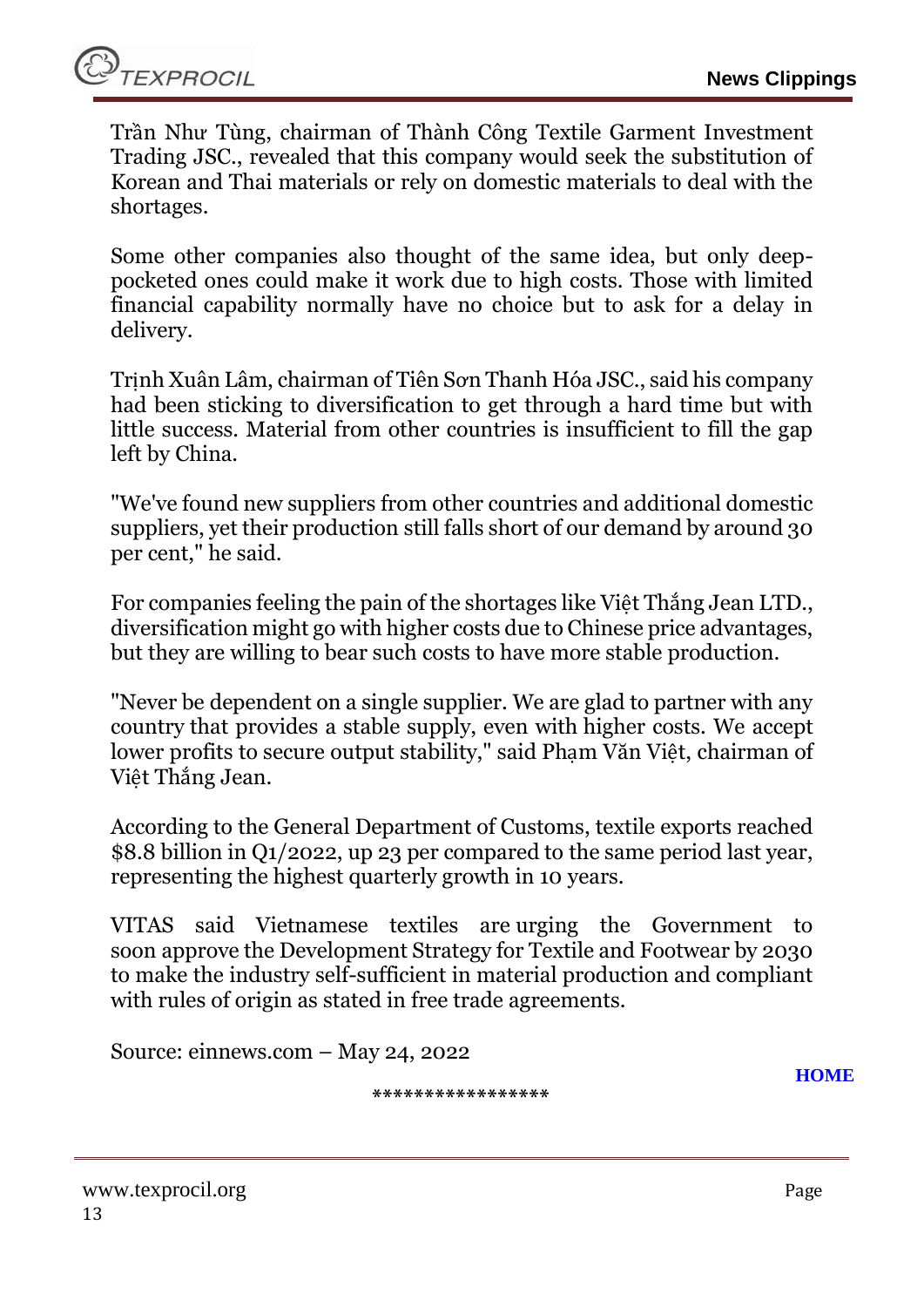## <span id="page-13-0"></span>**Bangladesh's external debt to GDP ratio reaches 21.8%**

The ratio of [Bangladesh's external debt](https://www.fibre2fashion.com/news/apparel-news/bangladesh-economy-recovered-from-covid-but-faces-new-headwinds-wb-280111-newsdetails.htm?utm_source=f2f&utm_medium=Content&utm_campaign=Interlinking) to gross domestic product (GDP) increased to 21.8 per cent in 2021, according to updated statistics released by the central bank. The ratio was 19.5 per cent in 2020. The external debt to gross national income (GNI) reached 24.10 per cent at the end of 2021, the statistics showed; it was 21.5 per cent in 2020.

The total outstanding stock of the external debt reached \$90.79 billion at the end of 2021, recording 24.50 per cent growth over the same period of 2020.

Of the total external debt, long-term debt was 80.10 per cent, or \$72.70 billion, while short-term debt was 19.90 per cent, or \$18.09 billion.

The half-yearly report, titled 'Foreign Direct Investment and External Debt: July-December 2021', shows around 75 per cent of the total external debt is in the public sector, while the rest is in the private sector.

"For Bangladesh, external debt is one of the important financial sources for investment," said the report. "The external debt of Bangladesh is the total debt which the country owes to foreign creditors. The debtors can be the central government, state owned enterprises, private sector enterprises of Bangladesh," it said.

It also revealed that the ratio of foreign exchange reserves to total external debt fell to 50.8 per cent in the last year from 59.2 per cent in 2020, according to Bangladeshi media reports.

Moreover, per head foreign debt in Bangladesh increased to \$536.24 in the last year which was \$435.31 in 2020.

According to the report, the [country's foreign debt](https://www.fibre2fashion.com/news/textile-news/moody-s-affirms-bangladesh-s-rating-at-ba3-outlook-stable-279800-newsdetails.htm?utm_source=f2f&utm_medium=Content&utm_campaign=Interlinking) includes money owed to private commercial banks, foreign governments, or international financial institutions such as International Monetary Fund and World Bank.

Source: fibre2fashion.com– May 23, 2022

**[HOME](#page-0-0)**

**\*\*\*\*\*\*\*\*\*\*\*\*\*\*\*\*\***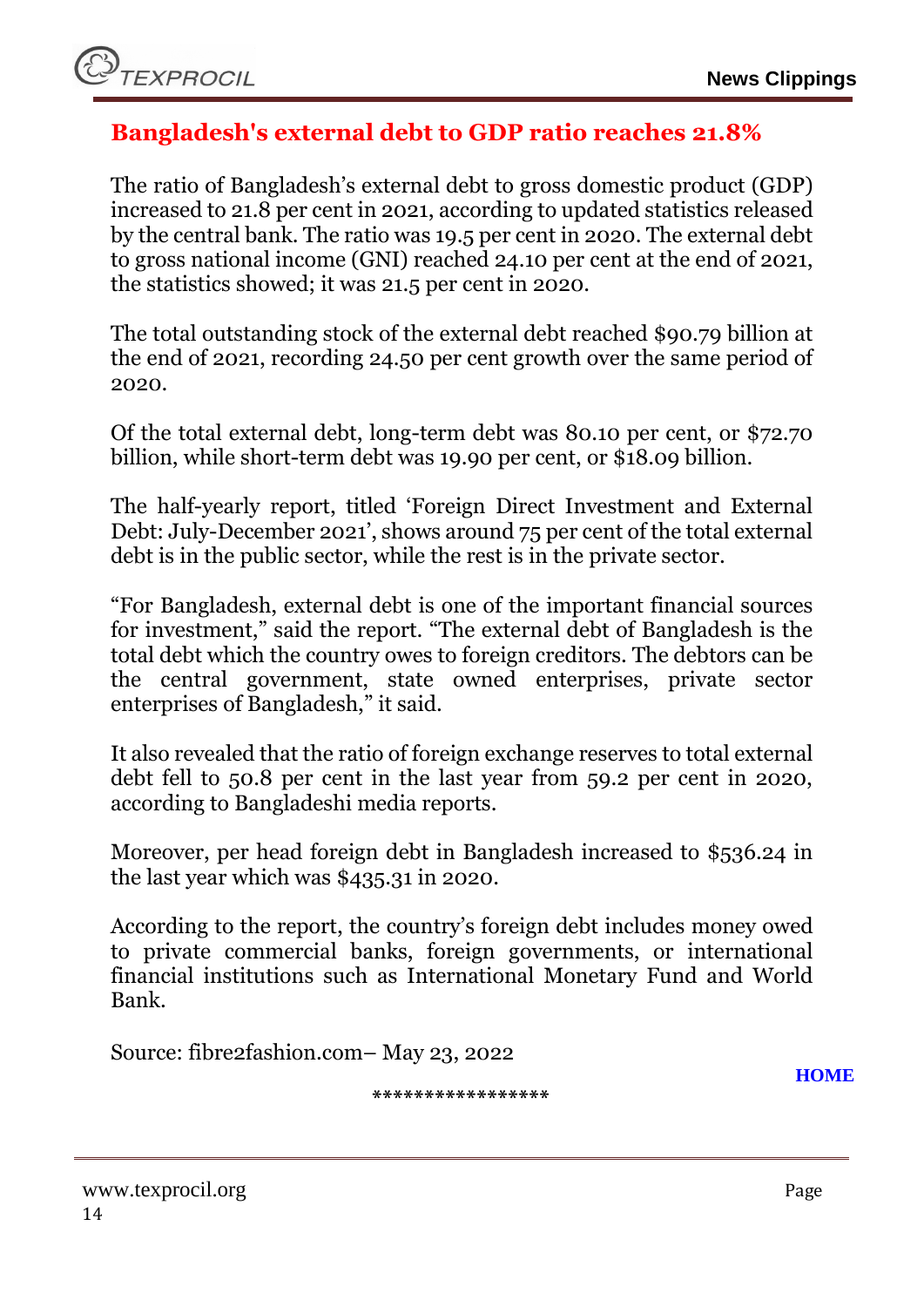

#### <span id="page-14-0"></span>**Lenzing's new sustainability report emphasizes on balancing needs with circularity**

Titled 'Linear to Circular, the recently released 2021 Sustainability Report by the Lenzing Group emphasizes on the company's focus on balancing its needs with the spirit of the circular economy.

Lenzing continues to pursue climate neutrality with its two key projects in Brazil and Thailand. The company has also made several investments at sites in China and Indonesia. It aims to reduce its carbon emissions by 50 per cent by 2030 and to be net-zero carbon emissions by 2050

Another of Lenzing's climate change initiatives includes its partnership with Swedish pulp producer Södra. The two companies, which have promoted the circular economy in the fashion industry for several years, have teamed up to reduce global textile waste. They also plan to expand capacities to recover pulp from waste textiles. Their goal is to recycle 25,000 tons of used textiles annually by 2025.

In 2021, Lenzing introduced the first Tencellyocell fibers made from wood- and orange-based fiber pulp. The upcycling of orange peels is part of the Tencel Limited Edition initiative, which is another stop in the company's effort to develop closed-loop solutions with partners along the value chain. The company also has introduced the first carbon-neutral fibers on the global nonwovens market under the Veocel brand.

The company received several awards worldwide in 2021 for its achievements, especially in the sustainability area. It was one of 14 companies worldwide to receive a AAA rating from global nonprofit environmental organization CDP for its environmental leadership in climate change, water security and forest conservation.

Also, in the EcoVadis CSR rating, Lenzing achieved platinum status for the first time, ranking among the top 1 per cent of companies evaluated worldwide in terms of the environment, fair working conditions and human rights, as well as ethics and sustainable procurement.

Source: fashionatingworld.com– May 23, 2022

**[HOME](#page-0-0)**

**\*\*\*\*\*\*\*\*\*\*\*\*\*\*\*\*\***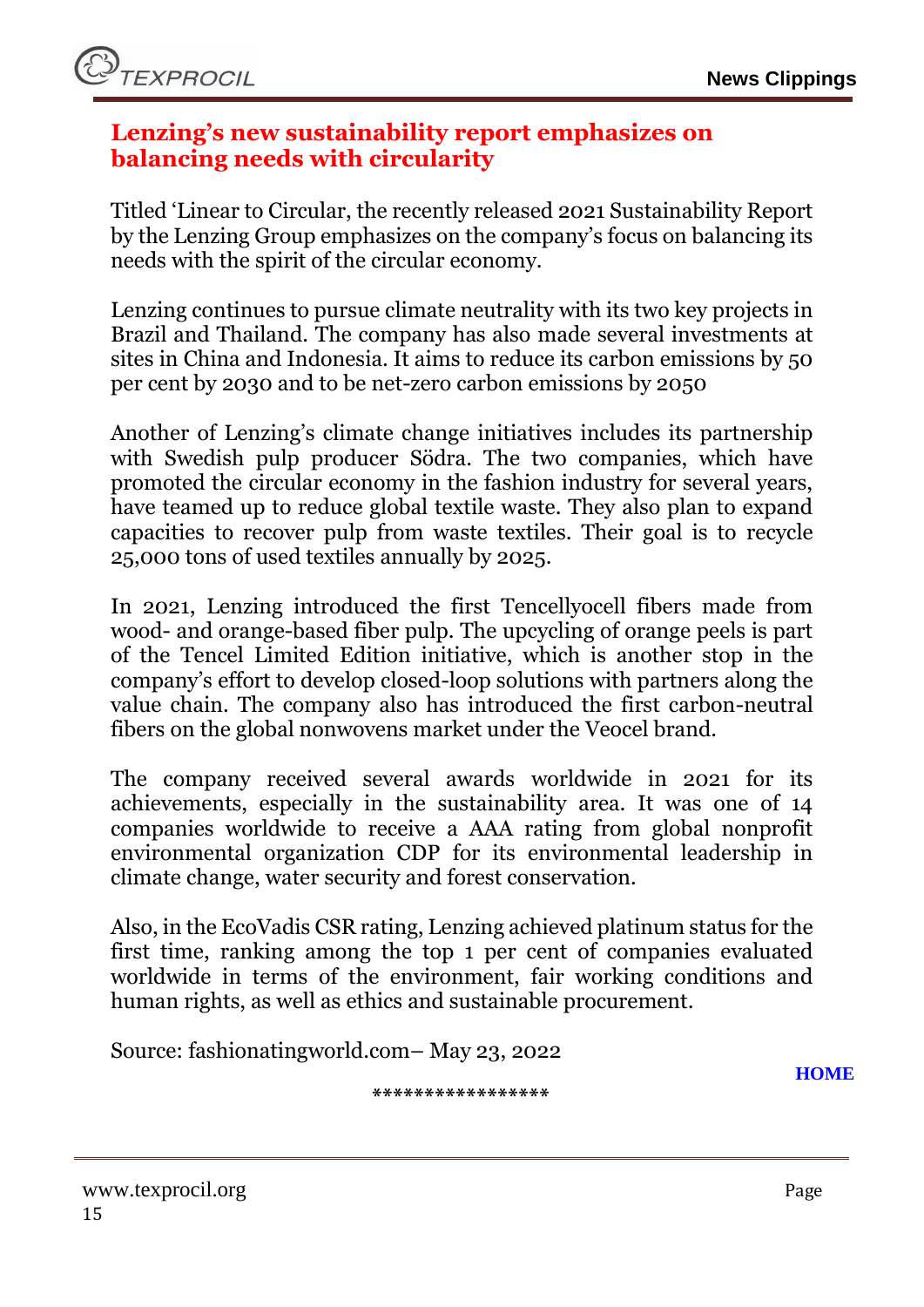# **NATIONAL NEWS**

## <span id="page-15-0"></span>**Modi meets Japanese biz leaders, discusses investment avenues in India**

#### *Prime Minister Narendra Modi on Monday courted top Japanese business leaders, including Masayoshi Son of SoftBank and Osamu Suzuki of Suzuki Motor Corp, to discuss investment opportunities in India*

Prime Minister [Narendra Modi](https://www.business-standard.com/topic/narendra-modi) on Monday courted top Japanese business leaders, including Masayoshi Son of SoftBank and Osamu Suzuki of Suzuki Motor Corp, to discuss investment opportunities India offers in sectors ranging from textiles to automobiles, emerging technologies and startups.

Modi, who arrived here on a two-day visit to attend a summit of the Quad leaders at the invitation of his Japanese counterpart Fumio Kishida, held separate bilateral meetings with Japanese business leaders.

He first met electronic giant NEC Corporation's Chairman Nobuhiro Endo, followed by a meeting with Japanese clothing brand Uniqlo's CEO Tadashi Yanai.

This was followed by meetings with Son and Suzuki to discuss investment opportunities.

In his meeting with Endo, Modi appreciated NEC's role in India's telecommunication sector, especially in undertaking Chennai-Andaman and Nicobar Islands (CANI) and Kochi-Lakshadweep Islands (KLI) optical fibre cable projects, an official statement said.

He also highlighted investment opportunities under the Production Linked Incentive (PLI) scheme.

"They discussed various reforms being undertaken to enable ease of doing business in India, including in industrial development, taxation and labour. They also discussed opportunities in India in new and emerging technologies," the statement said.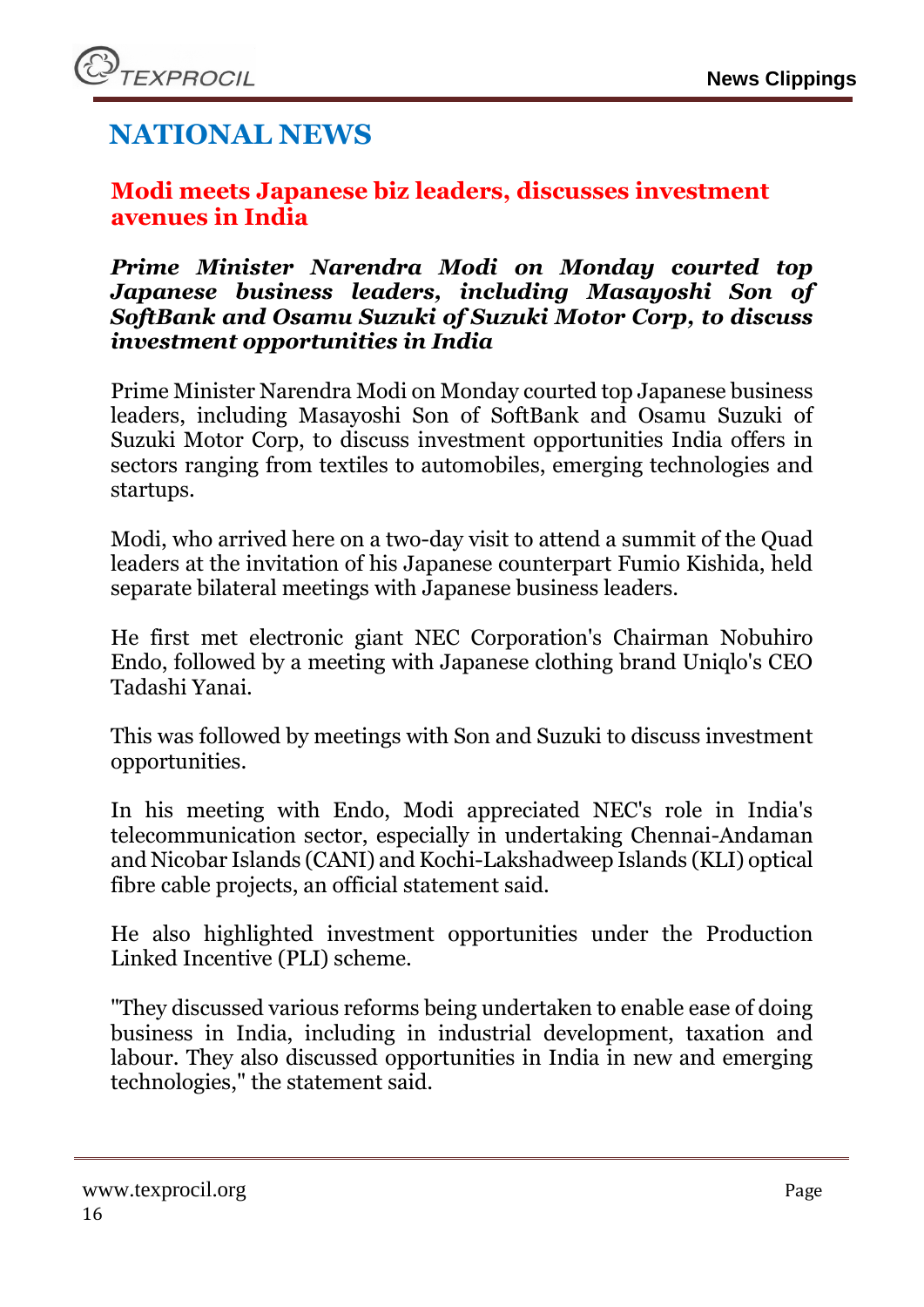TEXPROCIL

On his part, Endo said the discussions ranged from ways to contribute to Smart Cities in India and NEC's plans to contribute to the country in the field of education and logistics, among others.

Stating that Prime Minister Modi has a strong intention to build and enhance capabilities in India, Endo said, "We are very happy to contribute to those areas."

Modi discussed the rapidly growing textile and apparel market of India and investment opportunities under the PLI scheme for textile projects during his meeting with Yanai, who is the chairman, president and CEO of Fast Retailing Co Ltd, the parent company of Uniqlo, the statement said.

The Prime Minister also invited Uniqlo's enhanced participation in India's journey to becoming a manufacturing hub for textiles, particularly the use of technologies in textile manufacturing, besides asking the Japanese apparel major to take part in the 'PM-Mitra' scheme aimed at further strengthening the textiles sector."They also discussed various reforms being undertaken to enable ease of doing business for foreign investors in India including in the areas of industrial development, infrastructure, taxation and labour," it added.

In response, Yanai said Uniqlo is exploring investments in production and retail industry in India.

"We can focus on end-to-end products i.e. from plant to design to fabric," he said, adding the company wants to accelerate growth in India further, while noting that IT talent in the country is excellent.

Modi appreciated Softbank Corporation's role in India's startup sector during his meeting with Son, the founder and CEO of the Japanese investment major.

"They discussed Softbank's future participation in India in key areas such as technology, energy and finance," the official statement said.

Further, various reforms being undertaken to enable ease of doing business in India were also discussed and "specific proposals were shared with Softbank where it could enhance its investments in India", it added.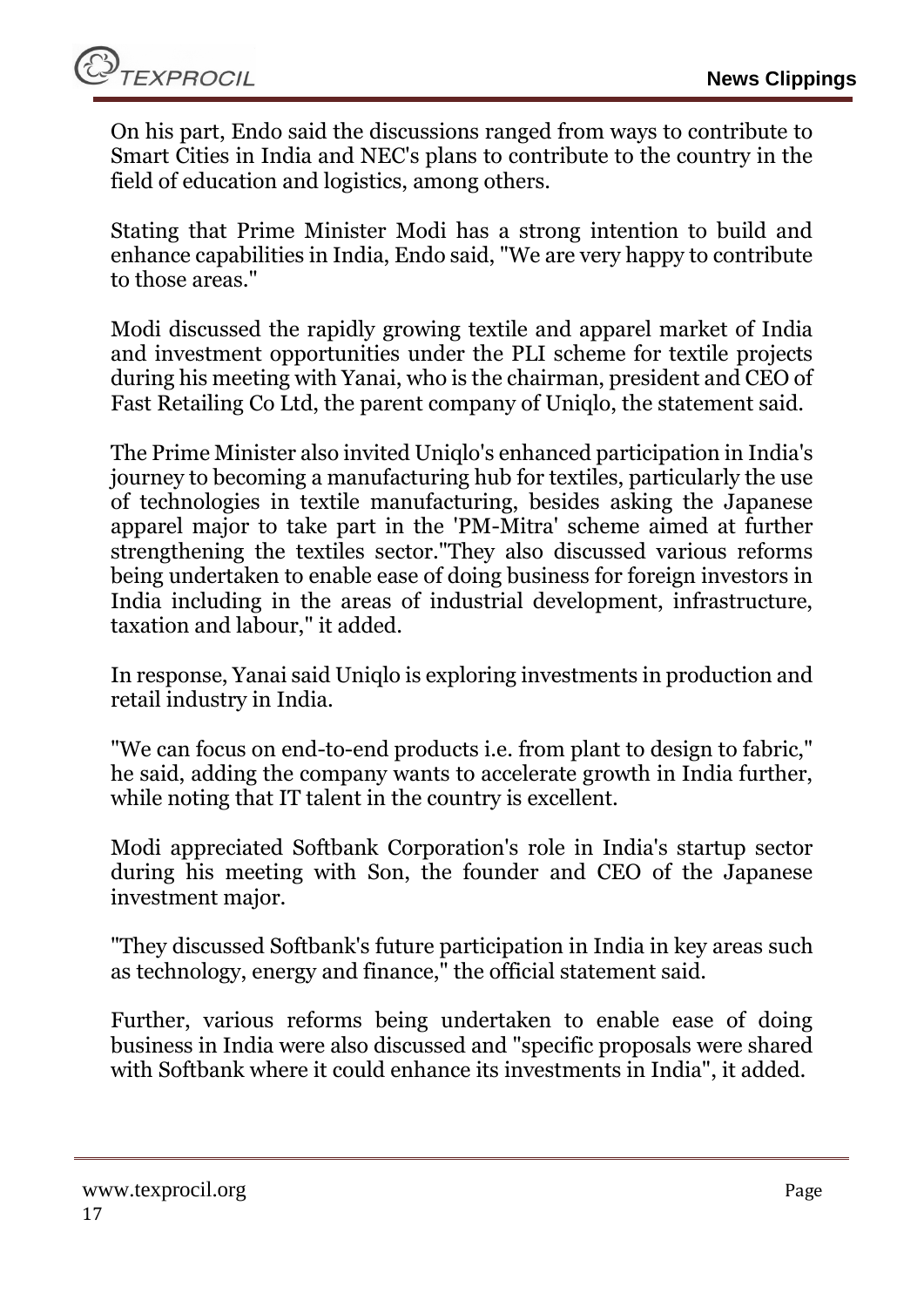Son said India is "growing very quickly with new startups coming everyday and unicorns coming very quickly", becoming the number three in the world for new startups and unicorns.

"India's future is bright. Prime Minister Modi is committed to the success of India, for supporting startups, for creating more unicorns and making it the centre of high technology in the world," he added.

During his meeting with Suzuki, the Prime Minister recalled the veteran Japanese industry leader's association with and contribution to India and appreciated the transformational role of Suzuki Motor Corp in the automotive industry of the country.

"They discussed further investment opportunities in India, including setting up of production facilities for electric vehicles and batteries as well as recycling centres, for realizing the goal of sustainable growth," the official statement said.

The meeting also discussed strategies for building the local innovation system in India, including skill development through Japan-India Institutes of Manufacturing (JIM) and Japanese Endowed Courses (JEC), it added.

Suzuki Motor Corp President Toshihiro Suzuki described Modi's visit to [Japan](https://www.business-standard.com/topic/japan) as "an important milestone in the 70th year of the anniversary of Indo-Japanese diplomatic relations".

"Reforms of Prime Minister Modi are undescribable, in the sense that he is bringing reforms which are changing the whole of India into a model landscape," Suzuki said, adding the self-reliance theme of Modi is being supported by Japanese investors very strongly.

Source: business-standard.com – May 24, 2022

**[HOME](#page-0-0)**

**\*\*\*\*\*\*\*\*\*\*\*\*\*\*\*\*\***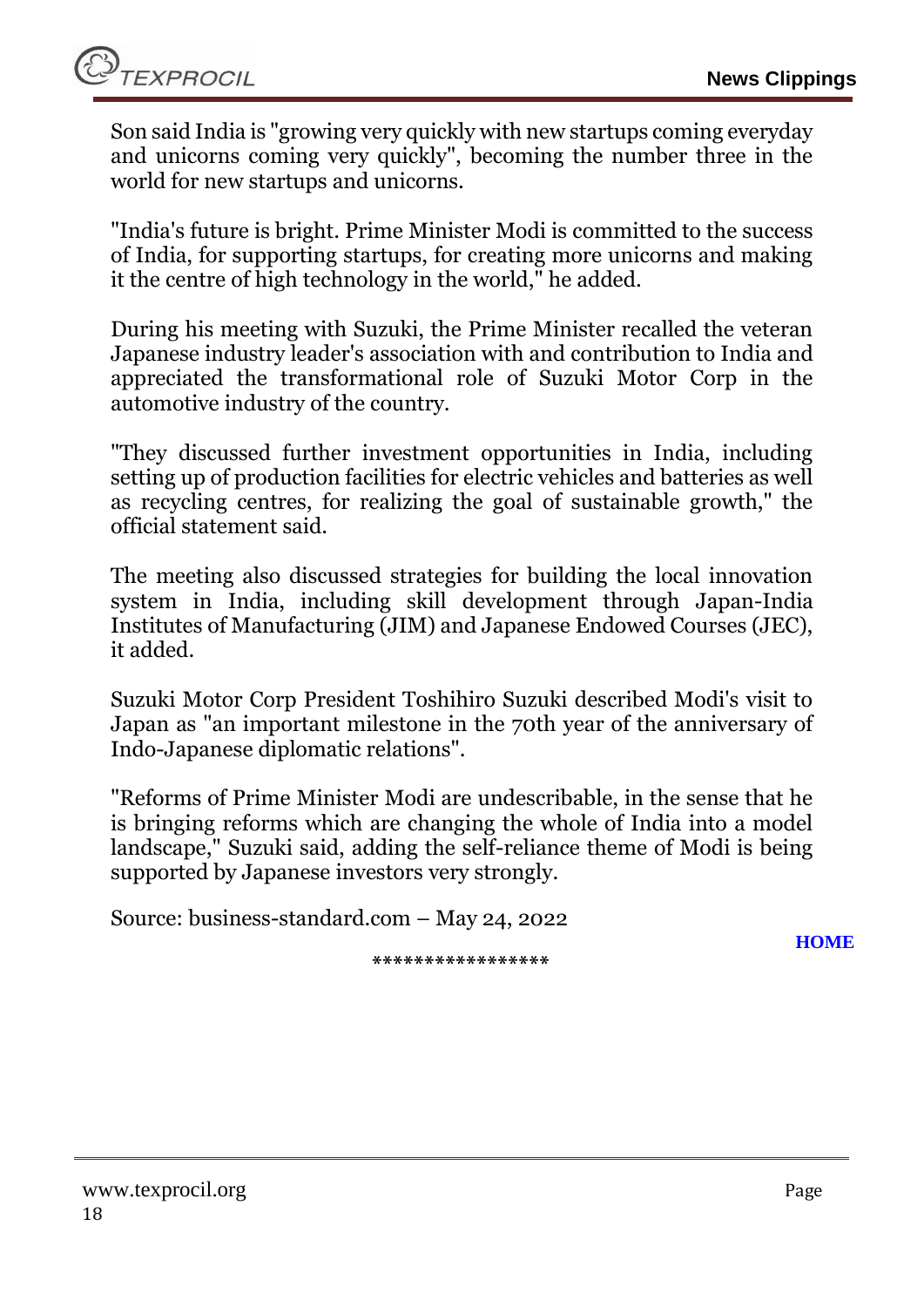#### <span id="page-18-0"></span>**FM holds discussions with ICAI delegation on fraudulent GST refunds, other issues: CBIC**

On Saturday, members of the Gurugram chapter of the North Indian Regional Council of the ICAI took to the streets to protest against the arrest of two chartered accountants in connection with the GST refund scam

Amid some chartered accountants coming under the scanner for alleged fraudulent GST refunds, Finance Minister Nirmala Sitharaman held discussions with a delegation of chartered accountants' apex body ICAI on "various issues" on Monday.

The Central Board of Indirect Taxes and Customs tweeted about the meeting.

In a series of tweets, CBIC said the delegation was also apprised about the suspension of a Deputy Commissioner and a Superintendent of GST in connection with fraudulent GST refunds.

Investigations by the CGST Gurugram are going on into the matter of fraudulent GST refunds. Two chartered accountants were arrested in connection with an alleged  $\overline{\tau}$ 15 crore GST refund scam, a development that also resulted in protests by chartered accountants.

Against this backdrop, Sitharaman, who is also in charge of the corporate affairs ministry, met the delegation of the Institute of Chartered Accountants of India (ICAI) on Monday.

"Smt @nsitharaman held a meeting with @theicai delegation, led by VP Shri Aniket Sunil Talati. The MoF had invited the ICAI on Saturday to discuss various issues, including ongoing investigations by CGST Gurugram into alleged role of their members in fraudulent GST refunds," the CBIC said in a tweet.

Sitharaman was appreciative of the steps taken by the ICAI on engagement with stakeholders. The ICAI representatives also informed that they will continue to use recently-enacted 'CA, CWA and CS Act' for the inculcation of professional discipline and integrity among its members, as per the tweets.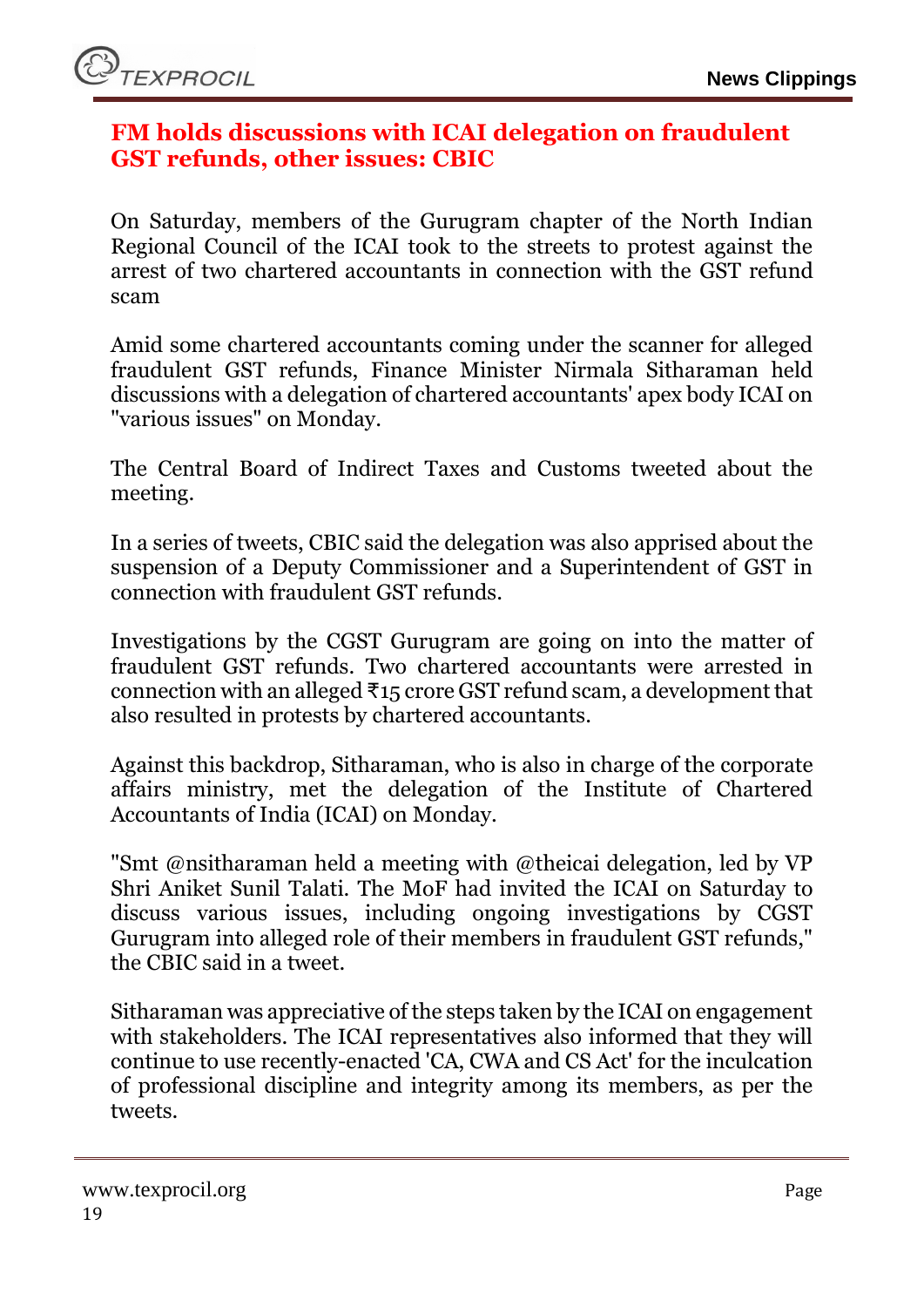In a statement issued on Saturday, the ICAI said its council on Friday discussed the matter related to the recent arrest of chartered accountants and other instances of ill- treatment of chartered accountants by investigating authorities.

The council members expressed their strong resentment on the manner in which certain investigating officers are treating chartered accountants and directly resorting to arrests, according to the statement.

It also resolved to form a group comprising its members to interface with authorities in order to ensure that just and fair treatment is meted out to chartered accountants and that they are not made soft targets, the statement said.

On Saturday, members of the Gurugram chapter of the North Indian Regional Council of the ICAI took to the streets to protest against the arrest of two chartered accountants in connection with the GST refund scam.

According to the police, a few days back, some men had faked a business and filed for a refund of  $\overline{x}$ 15 crore of GST. The two arrested accountants had allegedly attested their documents and aided in all official work which helped in the release of the refund, they had said.

Source: thehindubusinessline.com– May 23, 2022

**\*\*\*\*\*\*\*\*\*\*\*\*\*\*\*\*\***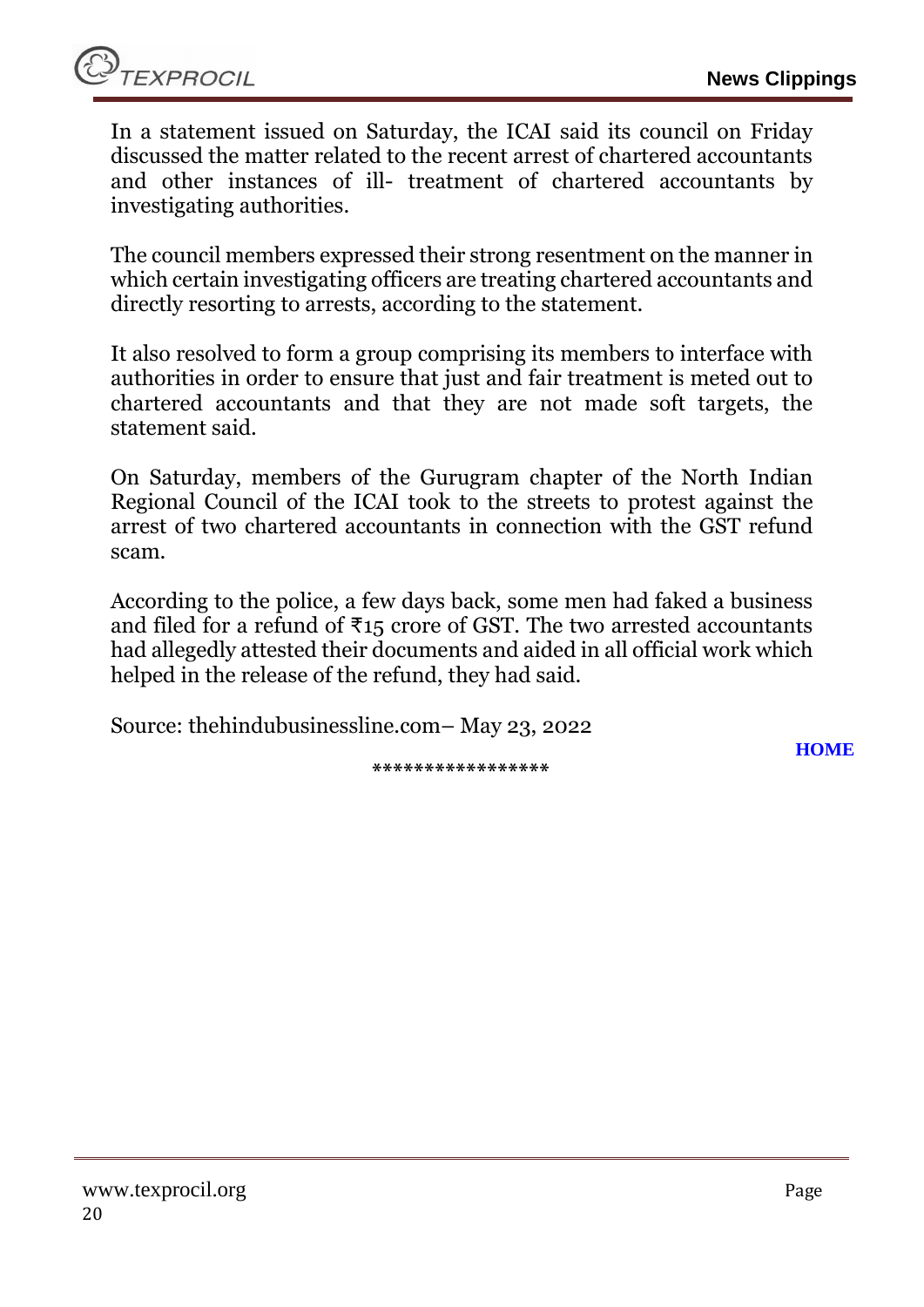#### <span id="page-20-0"></span>**Repo rate hike 'no brainer' says RBI's Shaktikanta Das; brace for more hikes in upcoming monetary policy meets**

In an interview to CNBC TV18, Das said he won't be able to specify the rate, though he added that it would not be accurate to say that rates will be hiked to 5.15 per cent.

[RBI](https://www.financialexpress.com/about/rbi/) Governor Shaktikanta Das said Monday expectations of a repo rate hike by the central bank is a 'no brainer', adding that there will be some increase in repo rates in upcoming monetary policy meetings. In an interview to CNBC TV18, Das said he won't be able to specify the rate, though he added that it would not be accurate to say that rates will be hiked to 5.15 per cent, ie to pre-covid levels.

## **RBI to revise inflation projections in June MPC meeting**

Das was responding to a question on private economists projections which suggest that the RBI may hike interest rates to 5.15 per cent in the next two MPC meetings. In an off-cycle meeting this month, RBI announced a 40 basis points interest rate hike, to counter inflation, which has remained above RBI's upper limit of 6 per cent in the last four months.

RBI Governor Das also said the Reserve Bank of India will unveil revised projections on inflation in the upcoming June MPC meeting. The last projections released in March had RBI forecast inflation at 5.7 per cent for full FY 2023. Economists, however, expect inflation to remain above 6 per cent throughout this year.

#### **Deficit targets: RBI Guv does not expect big jump in CAD this year**

In terms of current account deficit (CAD), Das said RBI will be able to manage it well, adding that it is indicated from a strong external sector wherein exports numbers have remained above \$30 billion for 14 consecutive months. Imports have also picked up, and have sustained despite increase in prices, he added. Given underlying fundamental strength, strong external sector, steady FDI inflows despite some moderation in recent times, and low total external debt, I don't expect a big jump in CAD . "We are comfortably placed to finance CAD," he added.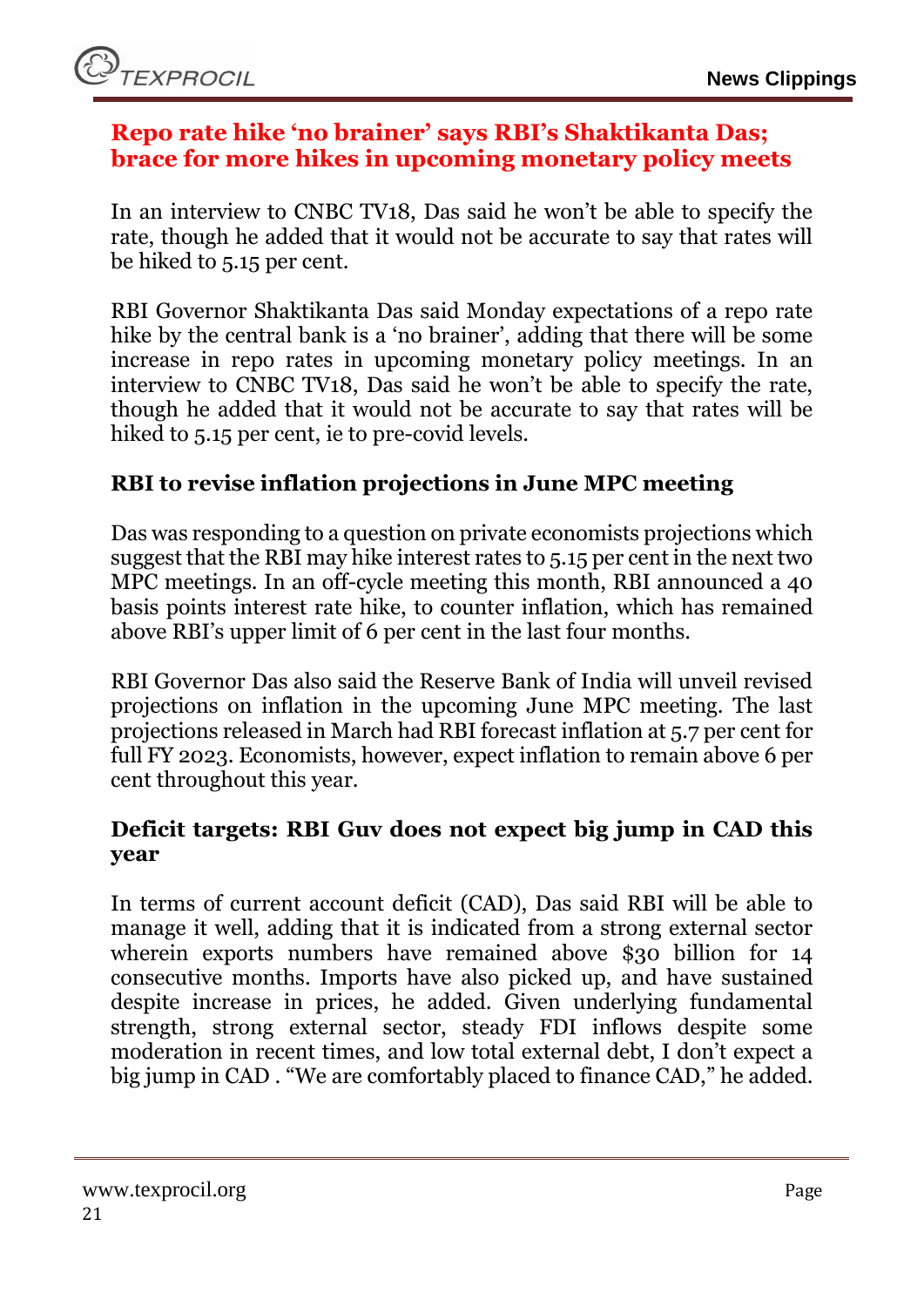Speaking about the government's recent fiscal policy measure to cut the [petrol](https://www.financialexpress.com/about/petrol/) and diesel taxes, RBI governor said it will have a 'sobering impact' on inflation going forward. This step is another example of coordinated action by the central government and the central bank to tackle growing inflationary concerns. Economists expect government's measures on tax cuts on petrol and diesel to bring down consumer inflation by 20 basis points, the effect of which will spread over May and June.

Economists also project that the government's fiscal deficit target of 6.4 per cent may overshoot to as much as 6.9 per cent after announcements on tax cuts and subsidies to tame inflation. However, Das said, it is his sense that the government may not change its fiscal deficit targets which were announced in Budget 2022.

Source: financialexpress.com– May 23, 2022

**\*\*\*\*\*\*\*\*\*\*\*\*\*\*\*\*\***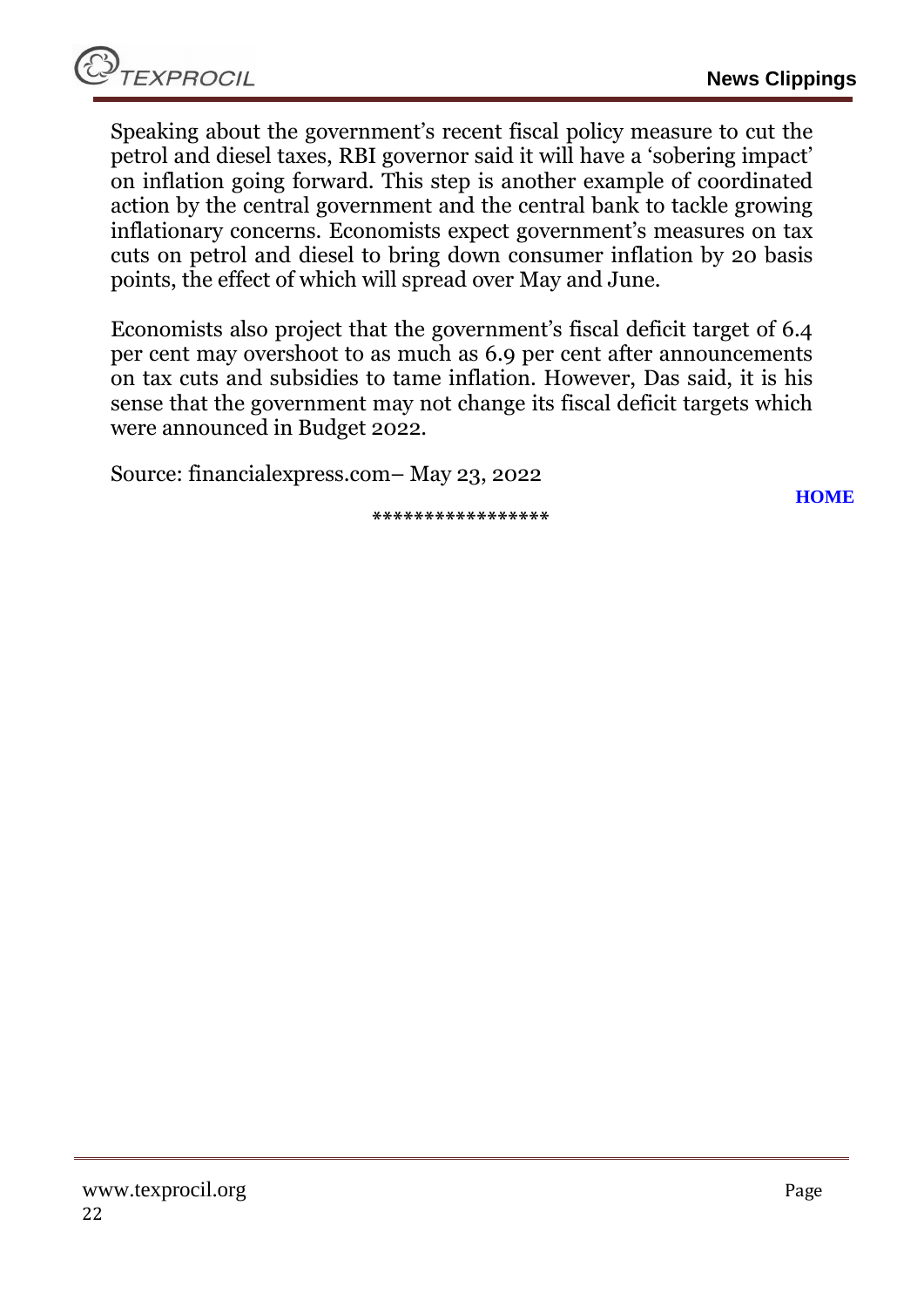## <span id="page-22-0"></span>**Government to launch PLI 2.O**

The government plans to launch the second edition of production-linked incentive (PLI) scheme for textiles and has begun consultations with the industry.

PLI 2.0 for the textile sector is being considered as the ministry has an unutilized budget of about Rs 4,000 crore after it approved 64 applications with an investment potential of Rs 19,798 crore and projected turnover of Rs 1.93 lakh crore in the next five yeaRs under the fiRs t phase of the scheme last month.

Industry has demanded inclusion of knitted fabrics in the scheme, besides manmade fibre and technical textiles and a lower investment threshold of Rs 25 crore instead Rs 100 crore now. It also does not want the government to impose any condition to set up a new company for the purpose of investment.

One of the key demands of the industry is a lower investment threshold. In part-1 of the PLI schemes, the minimum investment required is Rs 300 crore and the minimum turnover required to be achieved for incentive is Rs 600 crore. In part-2, the industry has sought minimum investment threshold of Rs 100 crore and the minimum turnover ofRs 200 crore.

Source: fashionatingworld.com– May 23, 2022

**\*\*\*\*\*\*\*\*\*\*\*\*\*\*\*\*\***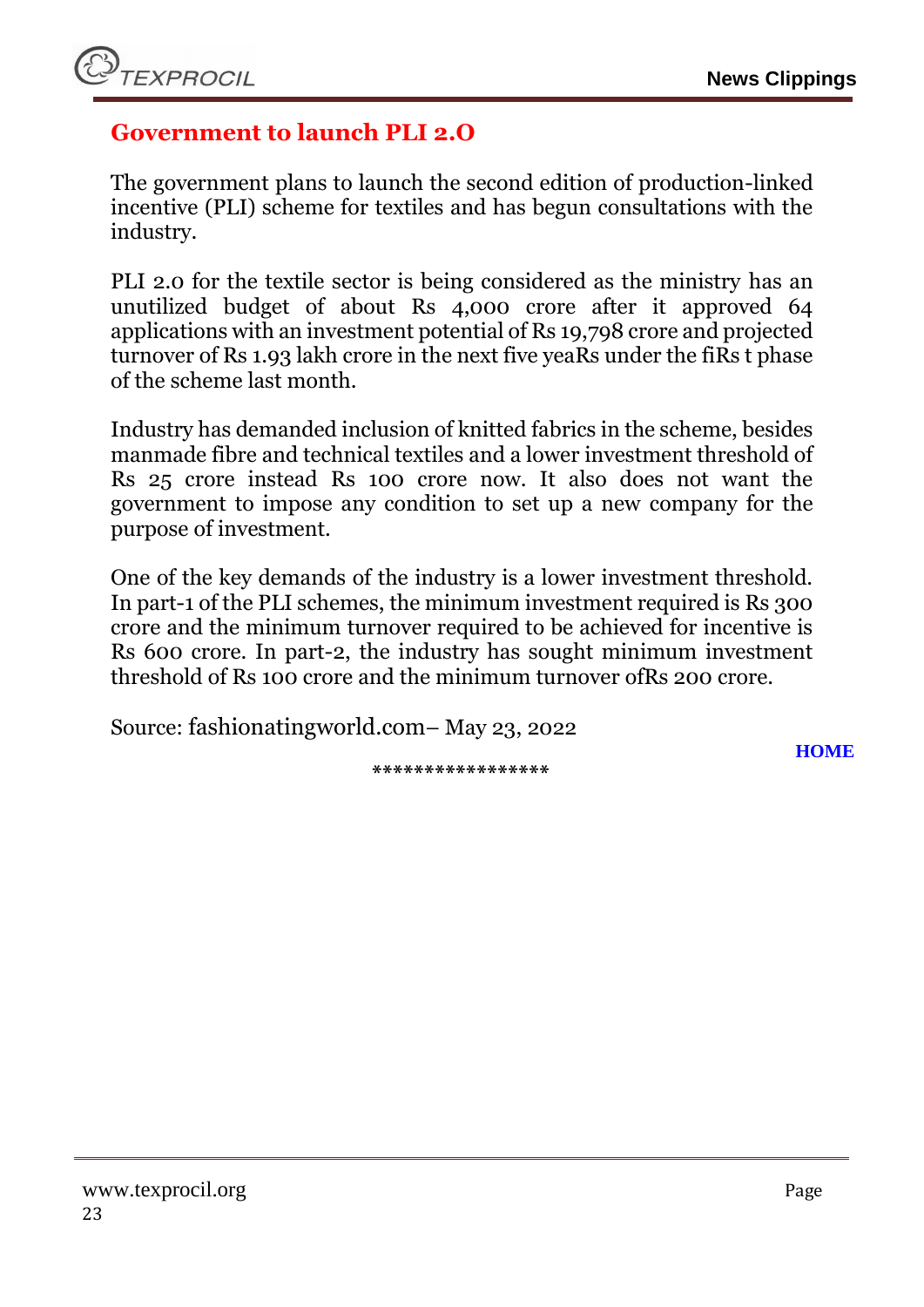## <span id="page-23-0"></span>**BL Explainer: Will Supreme Court order disrupt the functioning of GST regime?**

#### **What has the Supreme Court said about the GST Council's recommendations?**

The Supreme Court stirred a hornet's nest by highlighting the fact that the recommendations of the GST Council are not binding on either the Centre or the States. The Court delivered its ruling in the case involving Union of India vs Mohit Minerals Pvt Ltd. The Bench, which included Justices DY Chandrachud, Surya Kant and Vikram Nath, decided to go beyond the case to expound on the fundamental construct of the GST system itself.

The Court pointed out that Article 246A, introduced through an amendment to the Constitution made in 2016, gives both Parliament and State legislatures the power to make laws relating to GST. The Constitution has not specifically mentioned that all GST Council decisions will become law. If that was the intention, Article 279A would have included clarifications to this effect.

It concluded that the GST Council decisions are only 'persuasive' and not binding.

## **Why is this order considered significant?**

The order has reminded the States that they can reject decisions made by the GST Council and set different rates for goods and services in their jurisdiction. The point to note is that the Court has only highlighted what was already in the Constitution.

To give you a background, since GST meant one tax rate across the country, States had to give up their right to determine the tax rate on all goods and services, excluding taxes on fuel and alcohol for human consumption and electricity, since July 1, 2017.

To ensure that every State could play a part in decisions involving GST rates, exemptions, thresholds, relaxations and procedural issues, the GST Council was formed to decide on all these matters. The GSTC is headed by the Union Finance Minister and includes all State Finance Ministers. Decisions in GSTC are taken by a majority of not less than three-fourths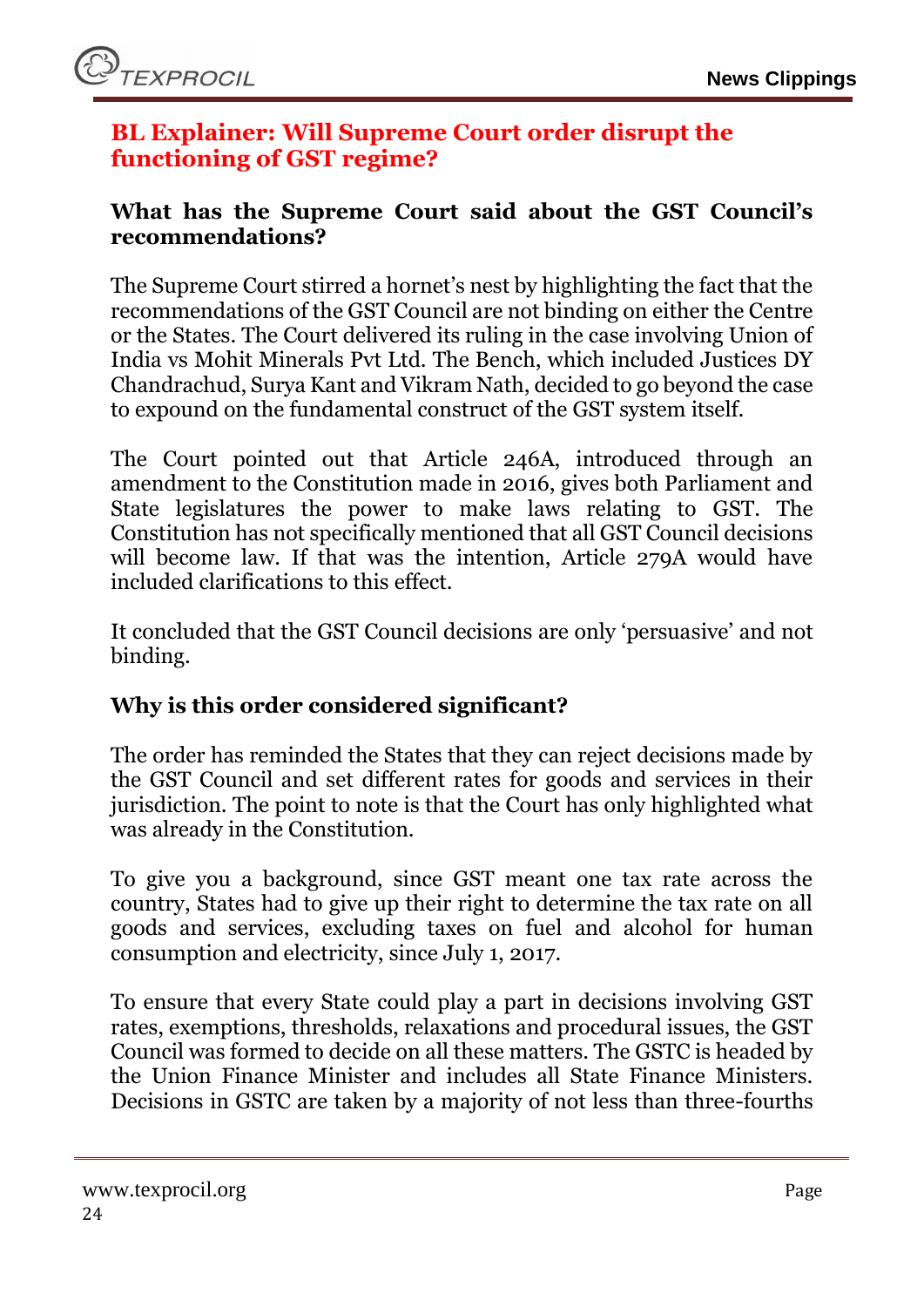of weighted votes cast. The Centre has one-third weightage of the total votes cast, and all the States taken together have two-thirds of the weightage of the total votes cast.

### **Will the order disrupt the functioning of the GST regime?**

Many Opposition-ruled States have been criticising the functioning of the GST Council, stating that the ruling party and its allies are not paying heed to them.

But it is doubtful if any disgruntled States will decide to legislate a different tax rate for goods and services currently under GST. While it may seem like a bright idea for garnering revenue, such a move will be myopic and may be unfeasible. Let us consider two scenarios.

One, if a State remains in the GST system, but sets higher tax rates on few goods and services. This will mean that taxpayers will be unable to claim the input tax credit on the goods outside GST, increasing their tax incidence. Taxpayers' compliance burden for return filing will get very troublesome. Besides, higher tax rates will make the State less preferred by domestic and foreign companies.

Two, if the State moves out of the GST system completely, there will be complete chaos. Other States will not want to share their GST revenue with the breakaway State, thus bringing down its revenue share from the Centre. Inter-State business with the breakaway State will collapse and FDI will move away from the State.

Therefore, it may be difficult for any State or UT to move away from GST, either partially or entirely.

#### **Why are some calling it a victory for co-operative federalism?**

The spirit of co-operative federalism is already entrenched in GST. The Court has not brought about any change to the law. The States and the Centre need to keep the spirit going to ensure that the GST system functions. Despite having a brute majority, the Centre should pay heed to the problems faced by States and suggest corrective measures, whenever possible.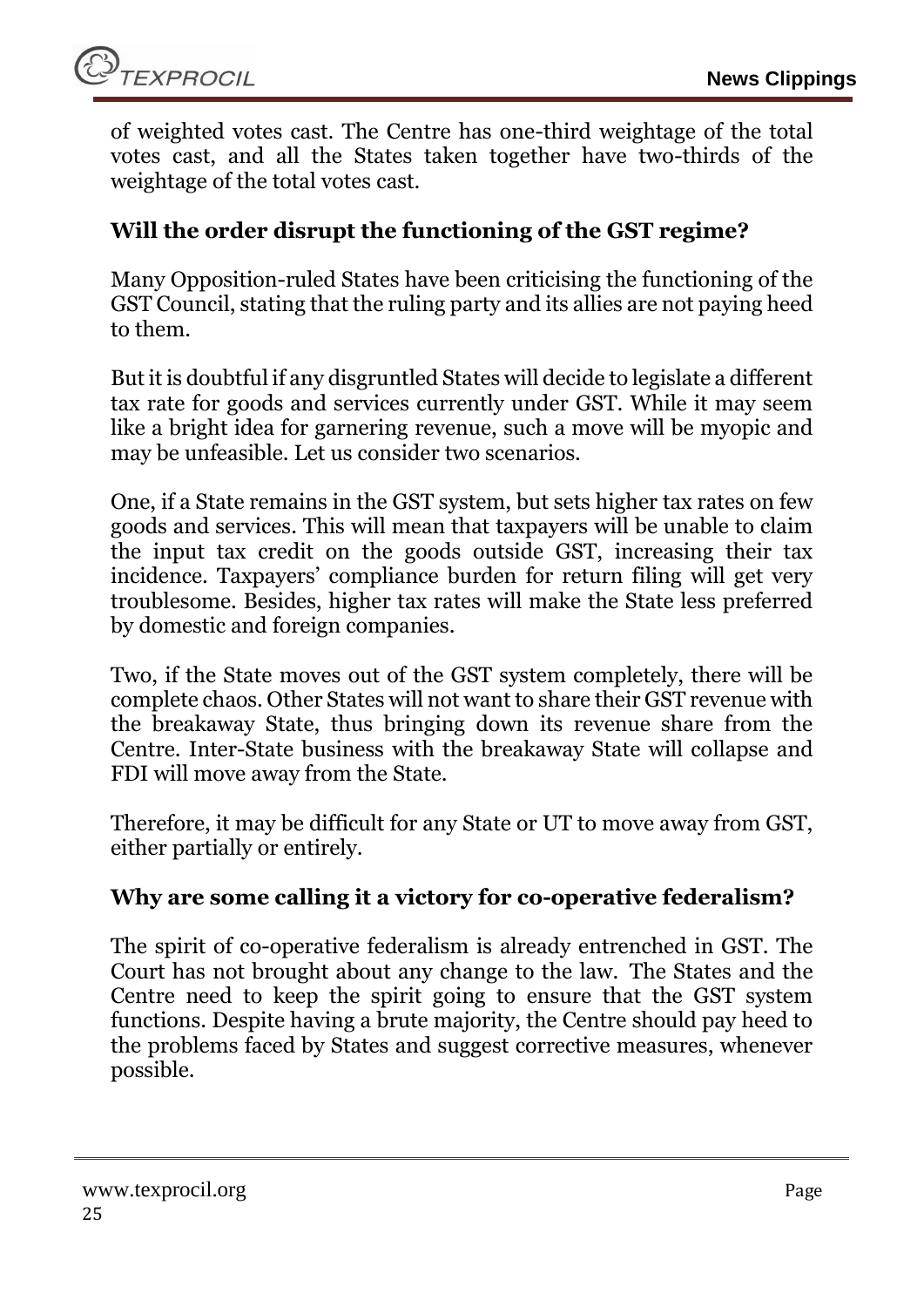The States should also desist from making preposterous demands without considering the problems in Central Government finances.

#### **What has been the reaction of the Central Government?**

The Centre appears confident that there will be no disruption to the functioning of the GST system due to this.

Source: thehindubusinessline.com – May 23, 2022

**\*\*\*\*\*\*\*\*\*\*\*\*\*\*\*\*\***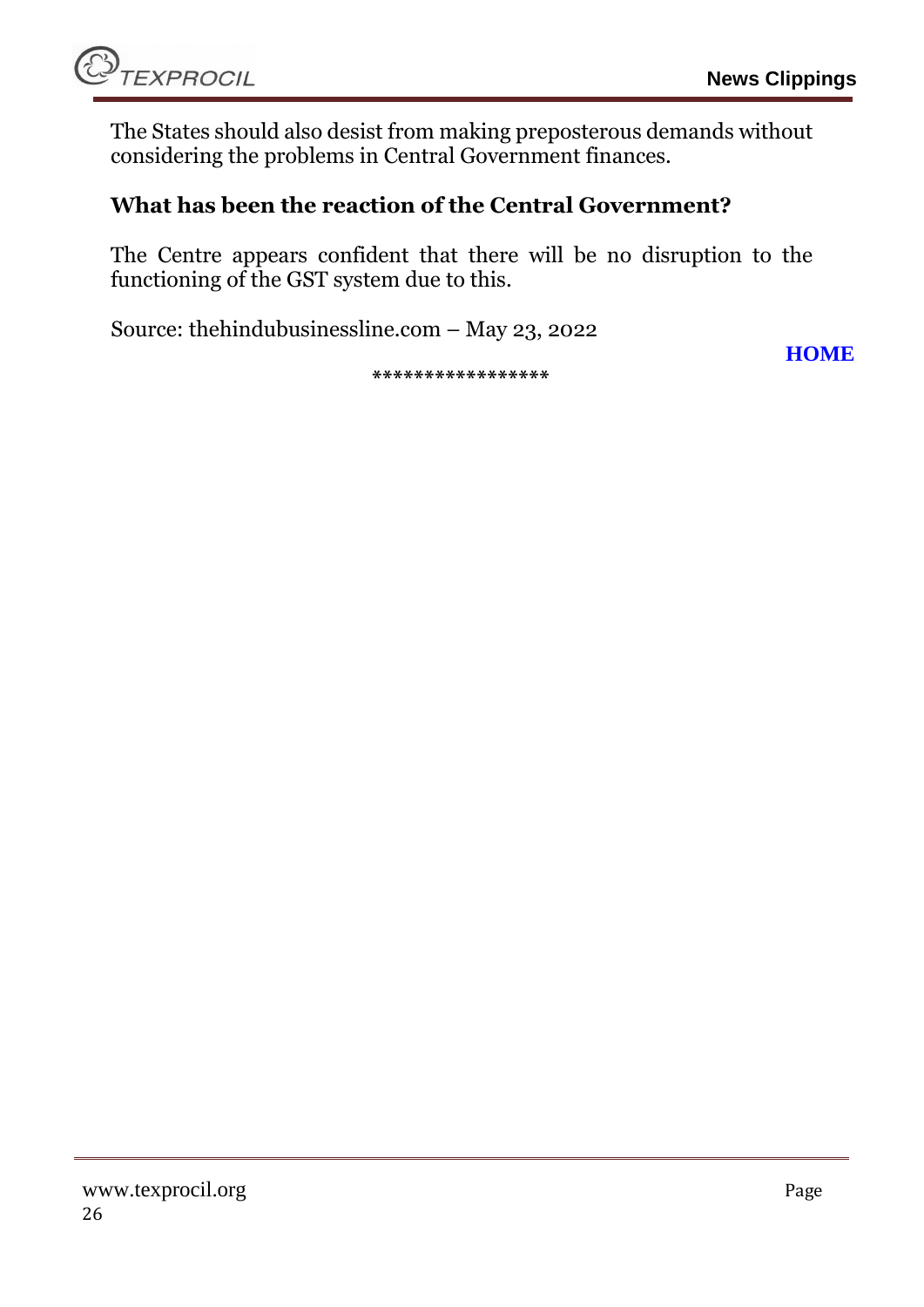#### <span id="page-26-0"></span>**Government must resist demands for banning exports. Real problem that requires addressing is yields**

After wheat, there is pressure building up for banning exports of raw cotton. The [Narendra Modi](https://indianexpress.com/about/narendra-modi/) government must resist any such demand emanating from domestic textile mills and the garment industry. There are at least three reasons why this is so. To start with, the output of one industry is often the input of another. In this case, cotton is spun by mills into yarn, which is further woven or knitted into fabric used for making garments. During the year ended March 31, 2022, India exported \$2.8 billion worth of raw cotton, \$5.5 billion of cotton yarn, \$8.2 billion of cotton fabrics and made-ups, and \$9 billion of cotton ready-made garments. Will spinning mills seeking a ban on cotton shipments agree to the same in respect of yarn? When exports are happening at every stage of the value chain, how can there be pick and choose on which one to disallow or promote?

Secondly, while it is true that cotton prices have risen by around 50 per cent since the start of 2022, this cannot be blamed just on exports — which are actually expected to halve in the current marketing season (October-September) compared to 2020-21. Domestic prices increasing to international parity levels should, by itself, slow down exports in the natural course. The Modi government did the right thing last month by scrapping the import duty on cotton. It should, in fact, remove the 10 per cent duty on yarn imports as well.

The correct approach to tackling [inflation,](https://indianexpress.com/article/explained/everyday-explainers/what-are-wholesale-price-index-consumer-price-index-inflation-rates-7820831/) whether in wheat, cotton or yarn, is by allowing duty-free imports without putting fetters on exports. The third reason has to do with timing. Sowing of cotton has already started in Punjab, Haryana and Rajasthan. Plantings in Gujarat, Maharashtra, Telangana and other states will also take off with the arrival of the southwest monsoon rains. High prices would definitely incentivise farmers to expand acreage this time; banning exports will send the opposite signals to the ultimate detriment of the textile industry.

The real problem in cotton that needs addressing is yields. The introduction of Bt cotton in the early 2000s led to India's production going up about 2.5 times to 398 lakh bales by 2013-14. Since then, it has been on a falling trajectory, with the latest output estimate for 2021-22 at below 325 lakh bales. The plants incorporating Bt genes have over time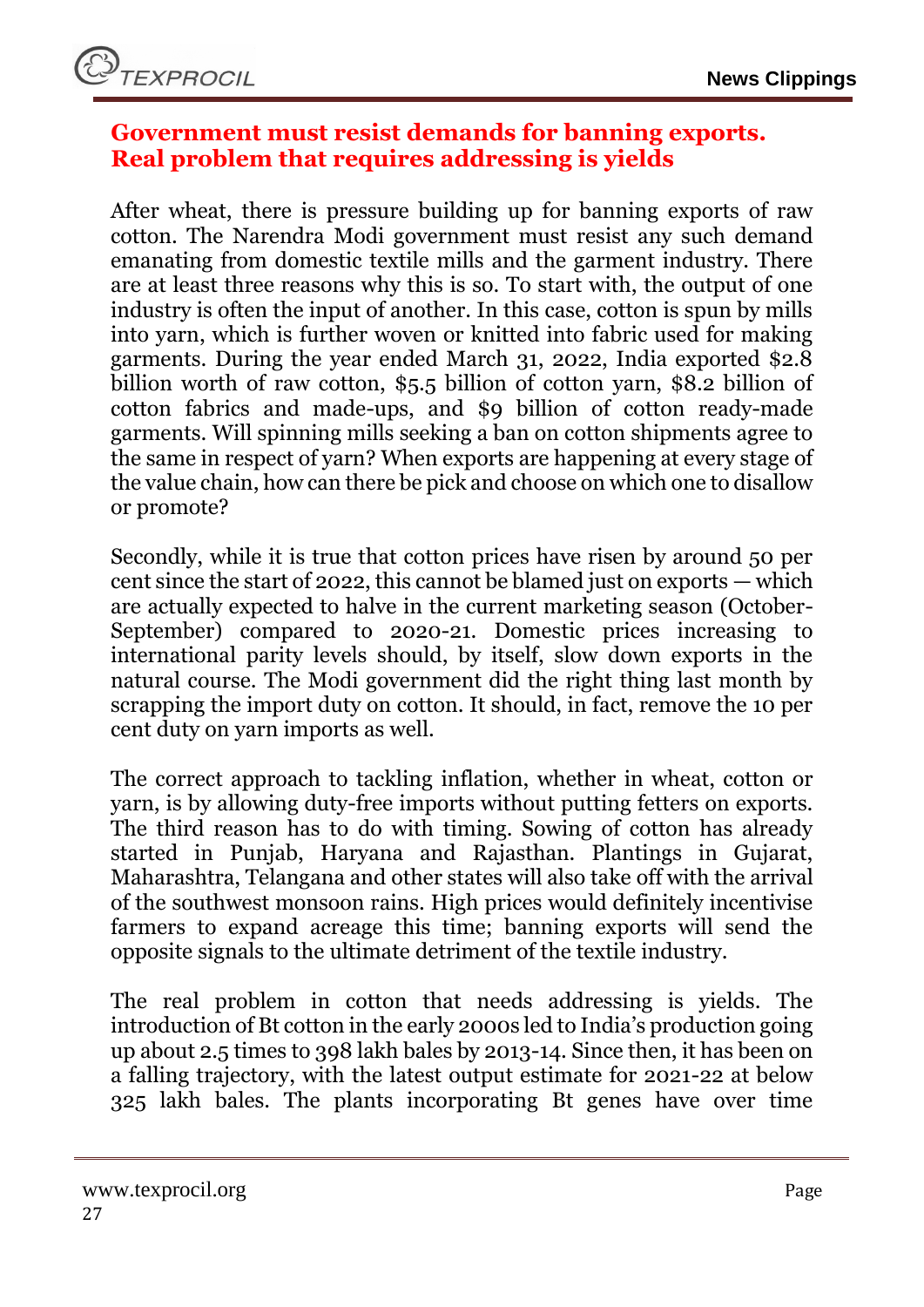developed susceptibility to pink bollworm and whitefly insect pests, reducing yields and also farmer enthusiasm for growing cotton. The Modi government's succumbing to uninformed lobby pressures against genetic engineering technologies has not helped matters. A clearheaded approach is required for this crop, which is a source of not just fibre (lint), but also food (cotton-seed oil) and feed (oil-cake).

Source: indianexpress.com– May 24, 2022

**\*\*\*\*\*\*\*\*\*\*\*\*\*\*\*\*\***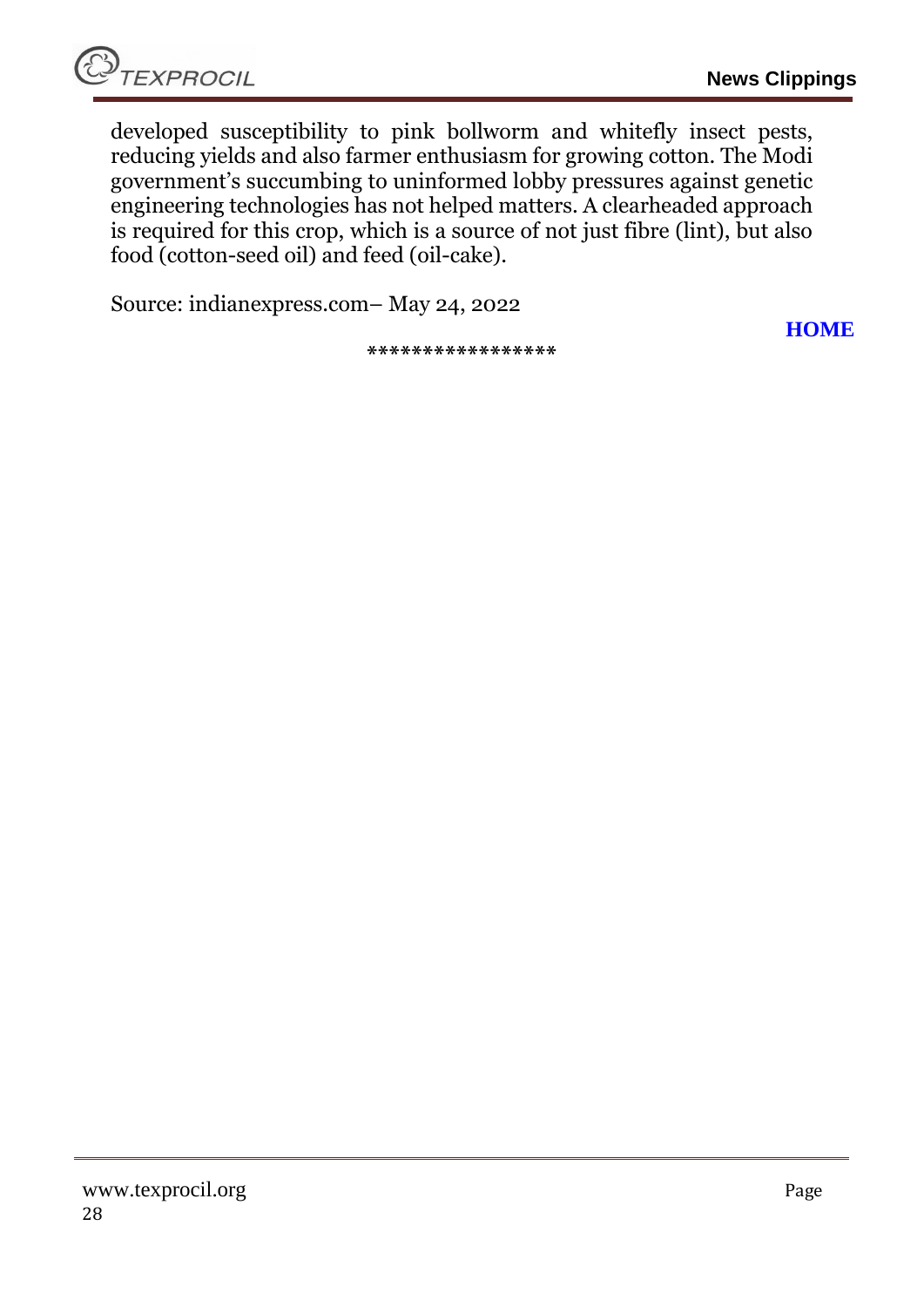## <span id="page-28-0"></span>**High Wholesale Inflation: MSME Margins Shrinking, Operating Cost Rising, Says Report**

As the [wholesale inflation](https://www.news18.com/news/business/wpi-inflation-scales-record-high-of-15-08-in-april-amid-price-rise-across-segments-5190181.html) has touched a nine-month high of 15 per cent in April, MSMEs (micro, small and medium enterprises) from food processing, textile, engineering and plastics sectors are struggling to manage their margins amid rising input prices. The operating cost of small and medium family enterprises has risen nearly 20 per cent on account of a sharp rise in raw material prices, according to a report.

"Cost of materials has risen 35 per cent in FY 2021-22 from the previous year for 96 manufacturing companies listed on BSE, while their sales expanded 30 per cent (according to a study by MVIRDC). On an average, these 96 companies spend 50 per cent of their total expenditure on raw materials and intermediate goods," according to a White Paper on 'Impact of Inflation on Trade & Industry' by the [World](https://www.news18.com/world/) Trade Centre, Mumbai.

The share of material cost in the overall expenses of these 96 companies grew cumulatively from 50 per cent in FY 2020-21 to 54 per cent in FY 2021-22. Among these 96 companies, the cost of materials consumed has grown faster in FY 2021-22 from the previous year than the corresponding growth in annual sales for 68 companies, it said.

Micro, small and medium enterprises, which are the backbone of India's manufacturing sector, is suffering from eroding profit margin, working capital strain and indebtedness due to rising cost of steel, aluminum, miscellaneous metals, plastics and other raw materials. MSMEs contribute more than 30 per cent to the country's GDP, support 120 million jobs and contribute 49 per cent to exports, it added.

According to the White Paper, while the rise in the raw material cost has affected the operation of manufacturing enterprises, the increase in wages and fuel prices have adversely impacted service sector units. As a result of increase in petrol and diesel prices, MSMEs are facing rise in logistics cost and cost of ferrying their workers to factory units.

Madhavan Kutty, senior economist at Aditya Birla Group, said: "Banks and NBFCs have adequate capital above the RBI prescribed limit and their NPAs are also at a manageable level. They should use their better financial position to support MSME borrowers by increasing flow of credit to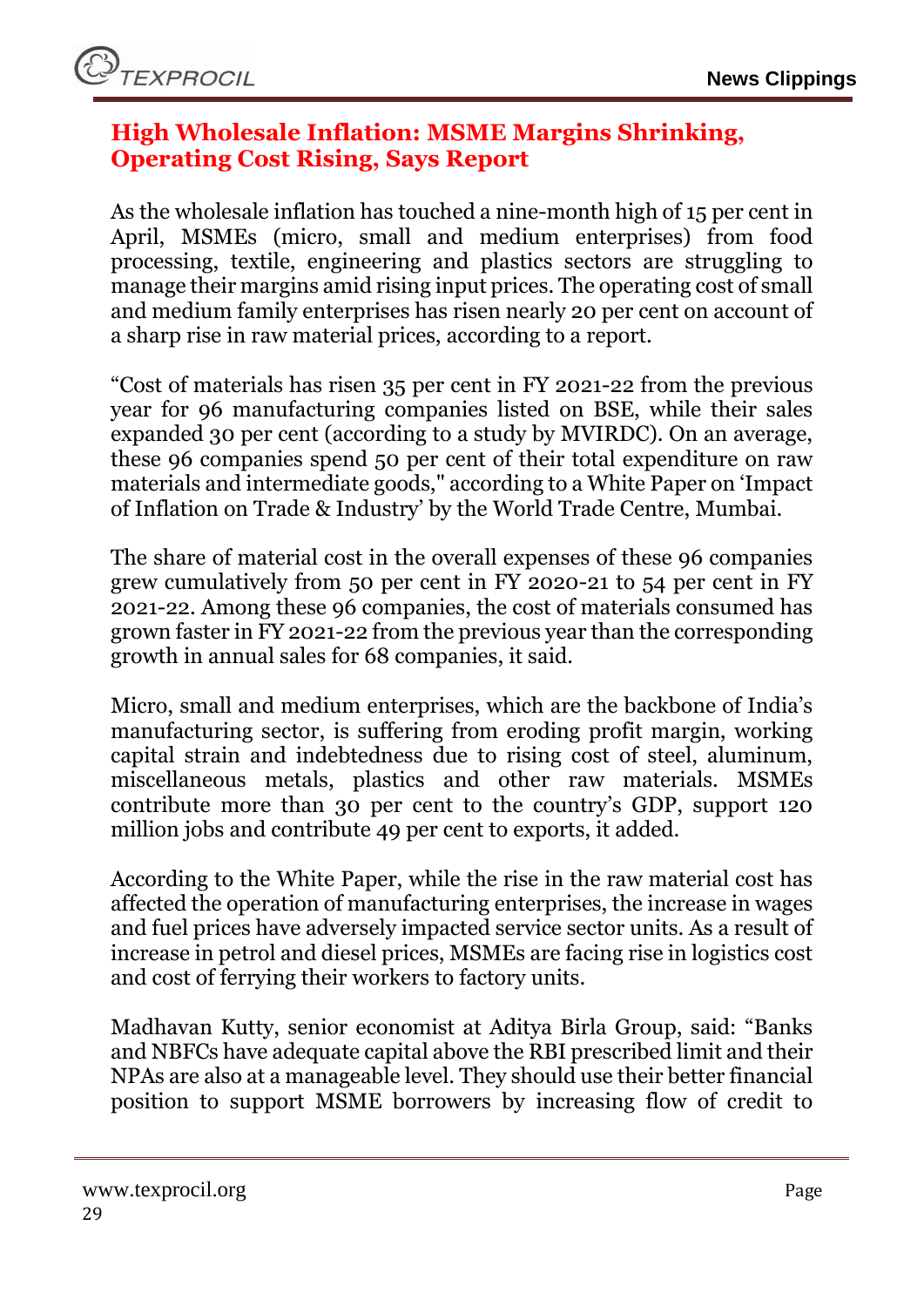

MSMEs. Public sector banks should introduce innovative derivate products to hedge interest rate risks and thereby support MSME borrowers."

The Paper said some large companies have already raised prices of their products to maintain their profit margin, while some companies, especially in the MSME sector are unable to pass on the increase in raw material prices as it might affect demand and sales for their products.

"MSME vendors that are supplying intermediate goods to corporate buyers are unable to hike prices of their products because of the absence of such price escalation clause in their orders," it added.

Wholesale price-based inflation spiked to a record high of 15.08 per cent in April on rising prices across segments from food to commodities. The WPI-based inflation was 14.55 per cent in March and 10.74 per cent in April last year.

Source: news18.com– May 23, 2022

**\*\*\*\*\*\*\*\*\*\*\*\*\*\*\*\*\***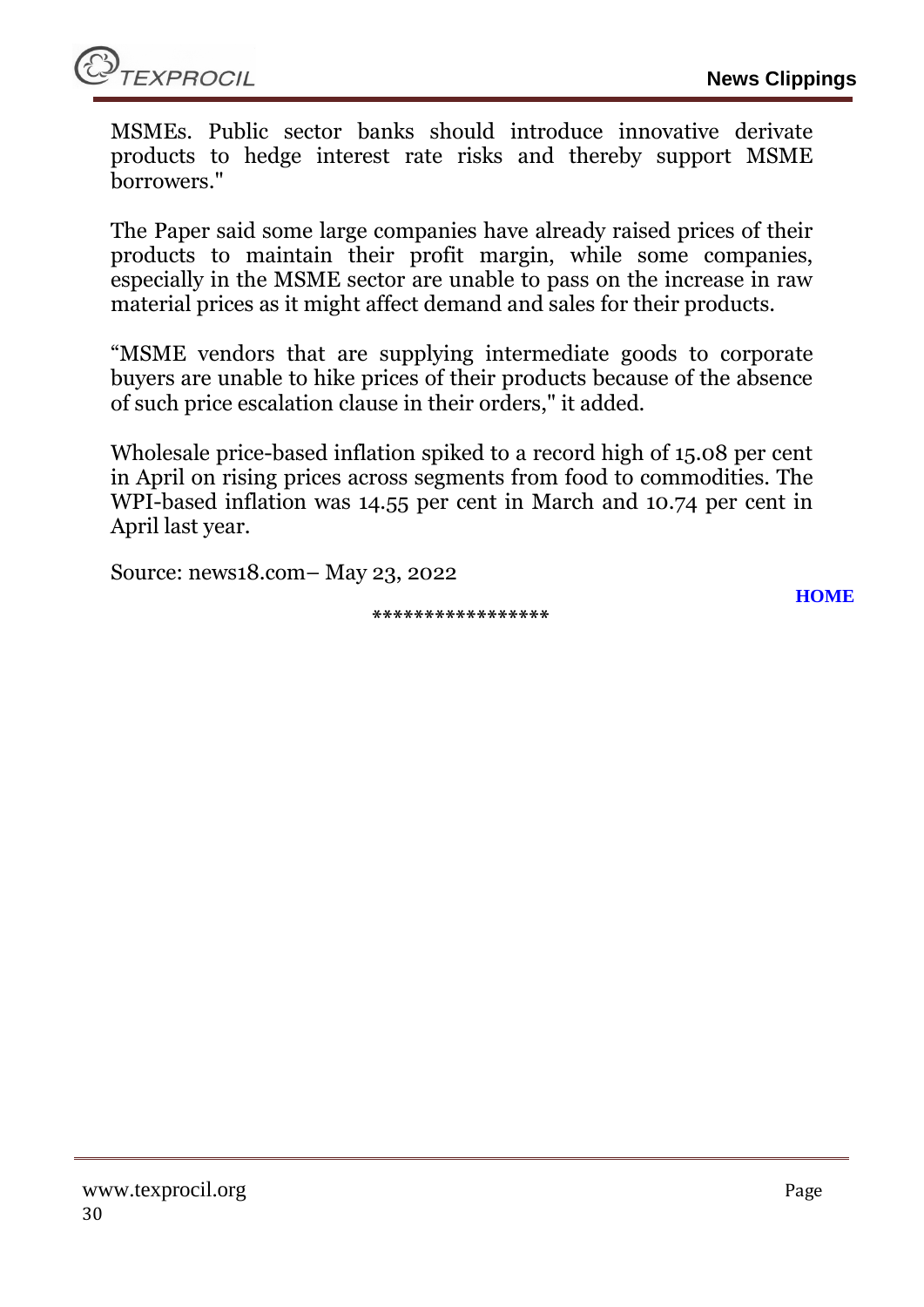## <span id="page-30-0"></span>**Economic growth may have slowed to 3.5 pc in Q4 FY22: Report**

*The agency said the hiccups in the recovery of the contactintensive services attributable to the third wave of Covid-19 in the country may have also affected the economic growth in the quarter.* 

The economic growth may have slowed to 3.5 per cent in fourth quarter of 2021-22 from 5.4 per cent in the previous three-month period due to the impact of higher commodity prices on margins, decline in wheat yields and on higher base, Icra Ratings said on Monday.

The agency said the hiccups in the recovery of the contact-intensive services attributable to the third wave of Covid-19 in the country may have also affected the economic growth in the quarter. Even the gross value added (GVA) at basic prices (at constant 2011-12 prices) in Q4 FY2022 seems to have eased to 2.7 per cent from 4.7 per cent in Q3 FY2022, it said. The National Statistical Office (NSO) will release the fourth quarter numbers of fiscal 2022 on May 31.

Icra's Chief Economist Aditi Nayar said Q4 was a challenging quarter, with the Omicron-fuelled third wave of Covid-19 arresting the momentum in contact-intensive services, and a pervasive pressure on margins from higher commodity prices.

Moreover, the heatwave adversely affected wheat output in March 2022.

"We are apprehensive that both agriculture and industry will post a sub-1 per cent GVA growth in Q4 FY2022, whereas services growth will print at around 5.4 per cent," Nayar said.

The agency further said that the recent cut in excise duties on [petrol](https://www.financialexpress.com/about/petrol/) and diesel will help boost sentiments and improve consumers' disposable incomes, while simultaneously cooling the CPI inflation.

Last week, the government had cut excise duty on petrol by a record Rs 8 per litre and that on diesel by Rs 6 per litre to give relief to consumers battering under high fuel prices that has also pushed inflation to a multi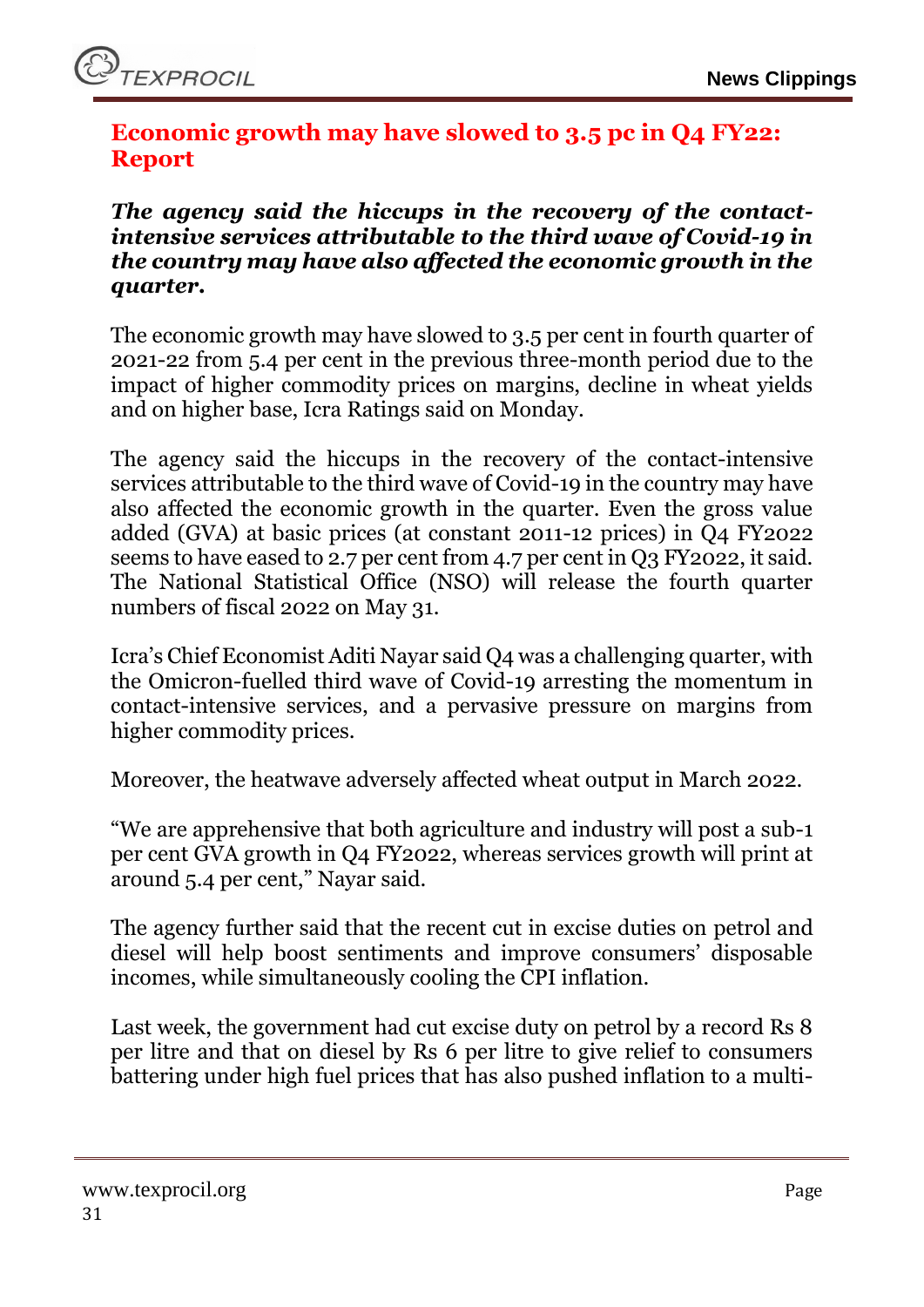year high. Retail inflation, as measured by consumer price-based inflation (CPI), accelerated to an eight-year high of 7.79 per cent in April.

"We are enthused by the recent excise duty cut on petrol and diesel, which has been complemented by VAT cuts by some states. This will bolster sentiment and create some cushion within stretched household budgets to undertake non-essential spending," Nayar said. Icra projects the average CPI inflation for FY2023 at 6.5 per cent, pencilling in a 40 basis points repo rate hike in the June 2022 monetary policy review, amid a terminal rate of 5.5 per cent.

Source: financialexpress.com– May 23, 2022

**[HOME](#page-0-0)**

**\*\*\*\*\*\*\*\*\*\*\*\*\*\*\*\*\***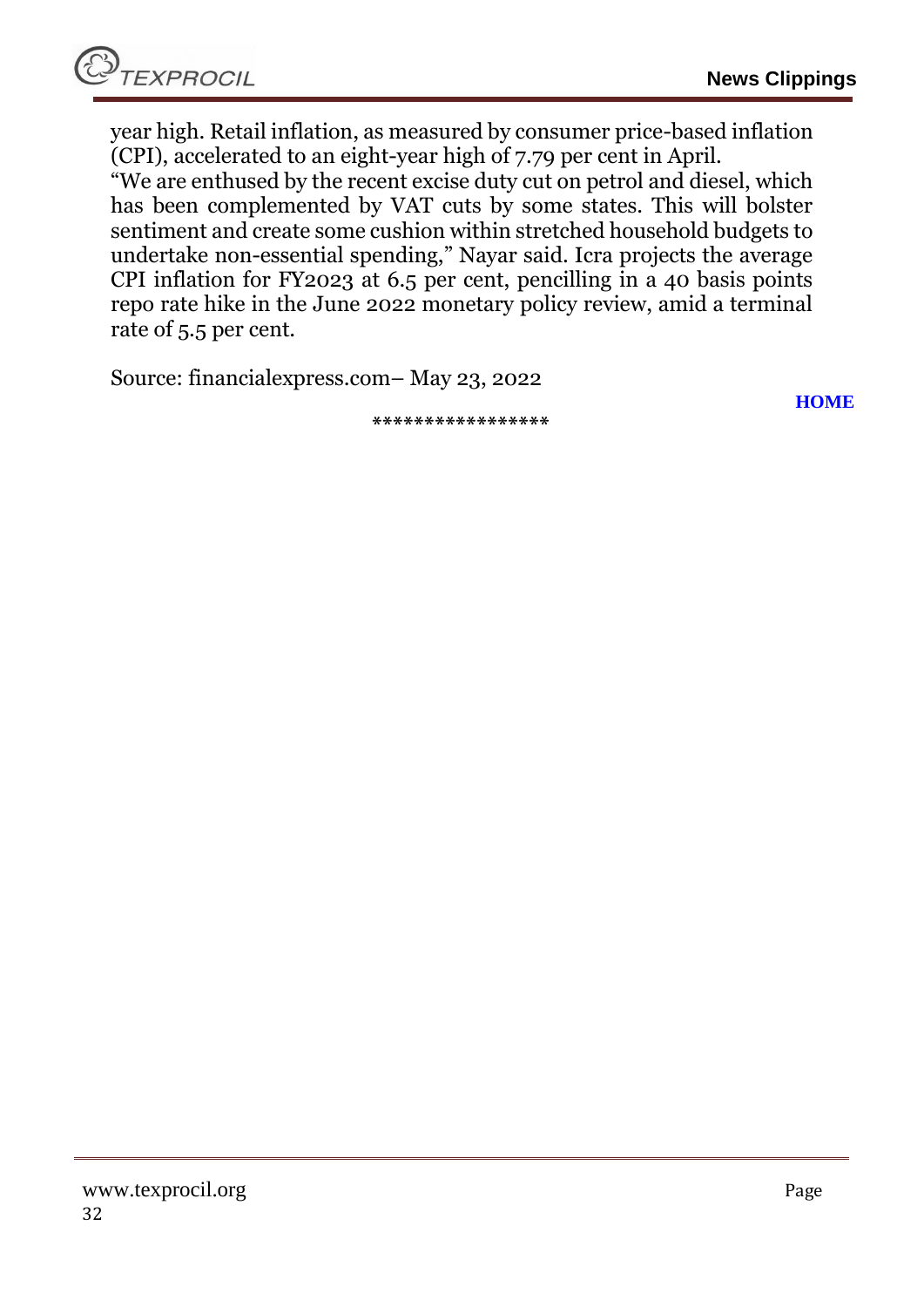#### <span id="page-32-0"></span>**FDI equity inflows marginally down at \$58.77 bn in 2021- 22: DPIIT data**

#### *FDI equity inflows into India contracted marginally by 1 per cent to USD 58.77 billion during 2021-22, according to official data.*

The FDI equity inflows stood at USD 59.63 billion during 2020-21, the data from the Department for Promotion of Industry and Internal Trade (DPIIT) showed.

FDI equity inflows into India contracted marginally by 1 per cent to USD 58.77 billion during 2021-22, according to official data.

The FDI equity inflows stood at USD 59.63 billion during 2020-21, the data from the Department for Promotion of Industry and Internal Trade (DPIIT) showed.

However, total foreign direct investment into India rose by 2 per cent to the "highest ever" USD 83.57 billion in 2021-22. Total FDI inflows include equity inflows, reinvested earnings and other capital.

During 2021-22, Singapore was at the top with USD 15.87 billion worth of investments. It was followed by the US (USD 10.55 billion), Mauritius (USD 9.4 billion), the Netherlands (USD 4.62 billion), Cayman Islands (USD 3.81 billion), and the UK (USD 1.65 billion), the data showed.

The computer software and hardware sector attracted the highest inflows of USD 14.5 billion during the last fiscal. It was followed by services (USD 7.1 billion), automobile industry (USD 7 billion), trading (USD 4.5 billion) construction (infrastructure) activities (USD 3.3 billion) and pharma (USD 1.4 billion), the data showed.

Source: financialexpress.com– May 23, 2022

**\*\*\*\*\*\*\*\*\*\*\*\*\*\*\*\*\***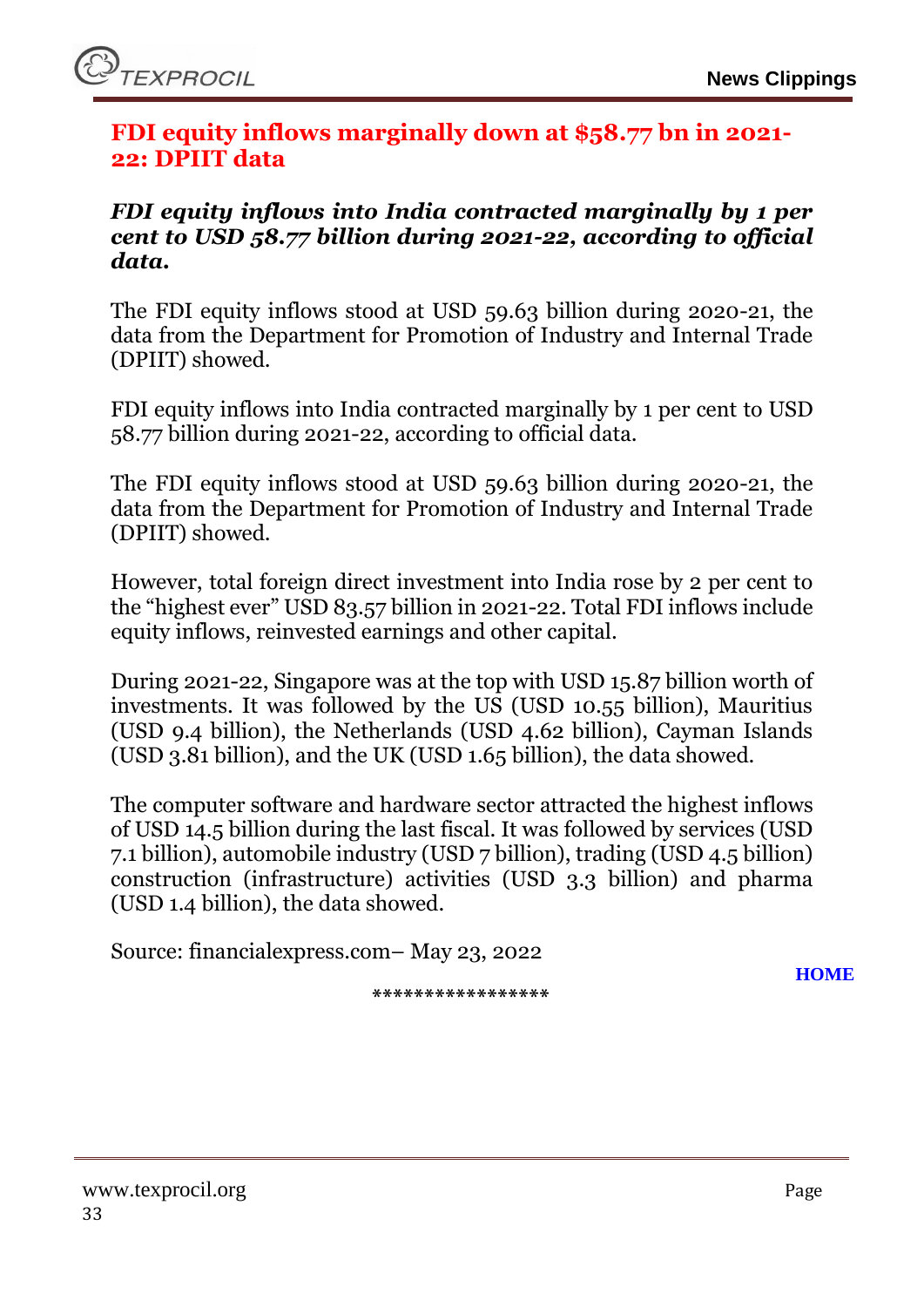## <span id="page-33-0"></span>**Alleging no support from govt, TN farmers cut ties with cotton**

TIRUPPUR: Amid the indefinite strike, garment and cotton mills cite hoarding by traders among the reasons for the yarn price increase. Farmers, however, say there is not much of cotton cultivation in western TN and this is pushing up demand. Farmers say they are reluctant to take up cotton cultivation because of water shortage and a lack of support from the government.

Federation of Tamil Nadu Agriculturists Associations secretary S Nallasamy said, "Coimbatore and Tiruppur together are known as Manchester of India. The government decided to encourage cotton cultivation as mills sprung up here. But lack of water affect them, and the Lower Bhavani irrigation scheme was implemented. This revived the fortunes of farmers in Coimbatore and Erode in 1960s.

Gradually, cotton cultivation increased in the next three decades. But, the government did not support farmers in issues like disease management or distributing compensation. If cotton cultivation gets bigger in the State, dependency on other States could become zero."

Tamil Nadu Farmers Association (Tiruppur) vice president SR Madhusoodan said, "Cotton cultivated in over one lakh hectare in Coimbatore, Tiruppur, and Erode districts were severely affected for four years in the nineties. Since crop insurance wasn't available to many farmers and compensation from State and Union governments wasn't adequate, thousands were financially trapped. Even the cotton mills were reluctant to support us and moved towards North and Western India for their raw materials. Farmers moved towards cultivating maize and other crops."

Tamil Nadu Spinning Mills Association (TNSMA) - Special Adviser Dr Venkatachalam said the State and Centre must encourage farmers towards cotton cultivation by helping them in pest control measures. Former Joint Director (Agriculture) Tiruppur, A Manoharan said, "Due to heavy arrivals in TN in 1992-1998, prices crashed upsetting thousands of cotton farmers, particularly in Coimbatore, and Erode.

Later, wilt and bollworms wreaked havoc across the State for several seasons. Despite trying traditional and scientific methods to control pests,